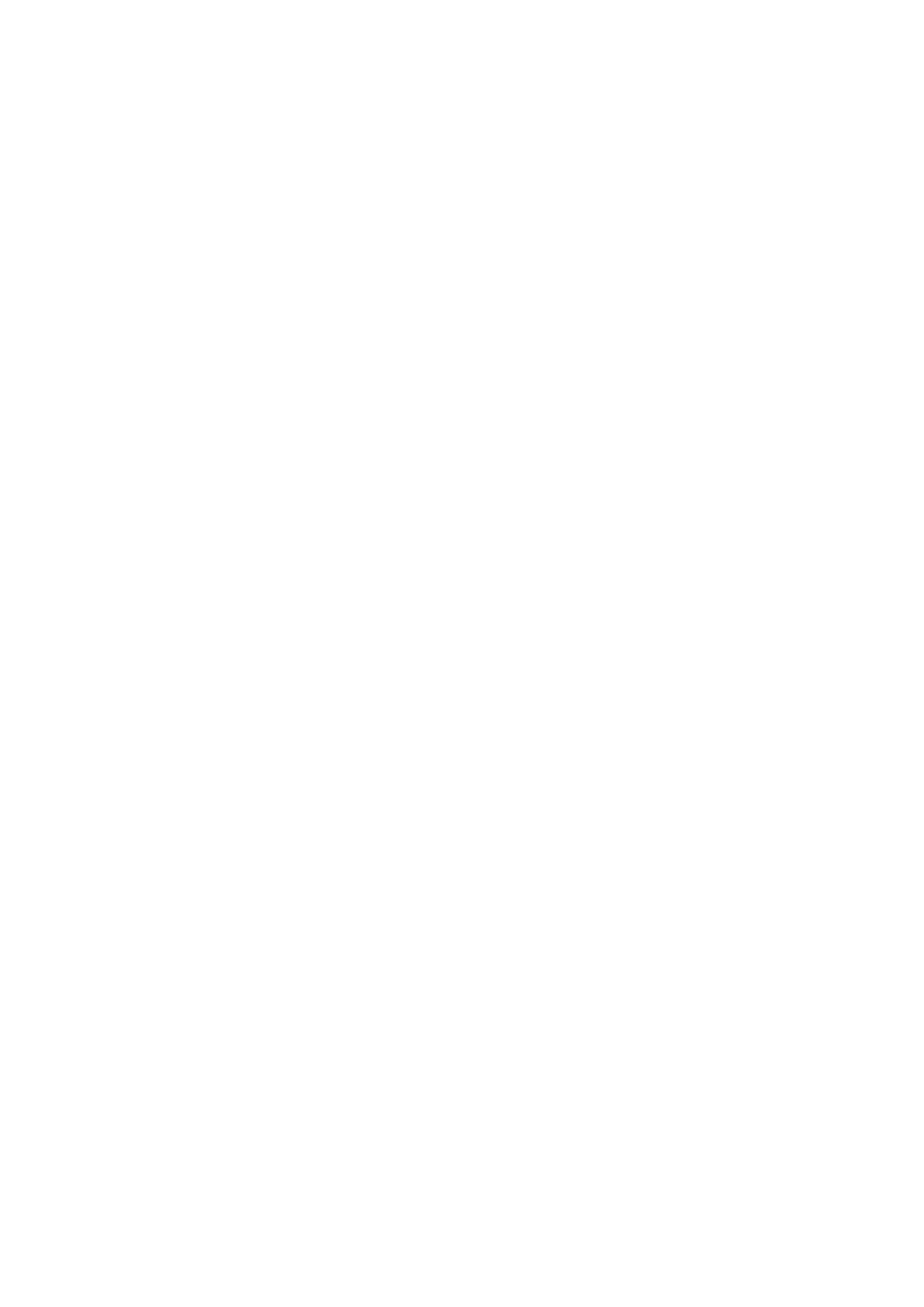# Social Media in Asia:

# *Changing Paradigms of Communication*

Edited by

Azman Azwan Azmawati and Rachel E. Khan

Cambridge **Scholars** Publishing

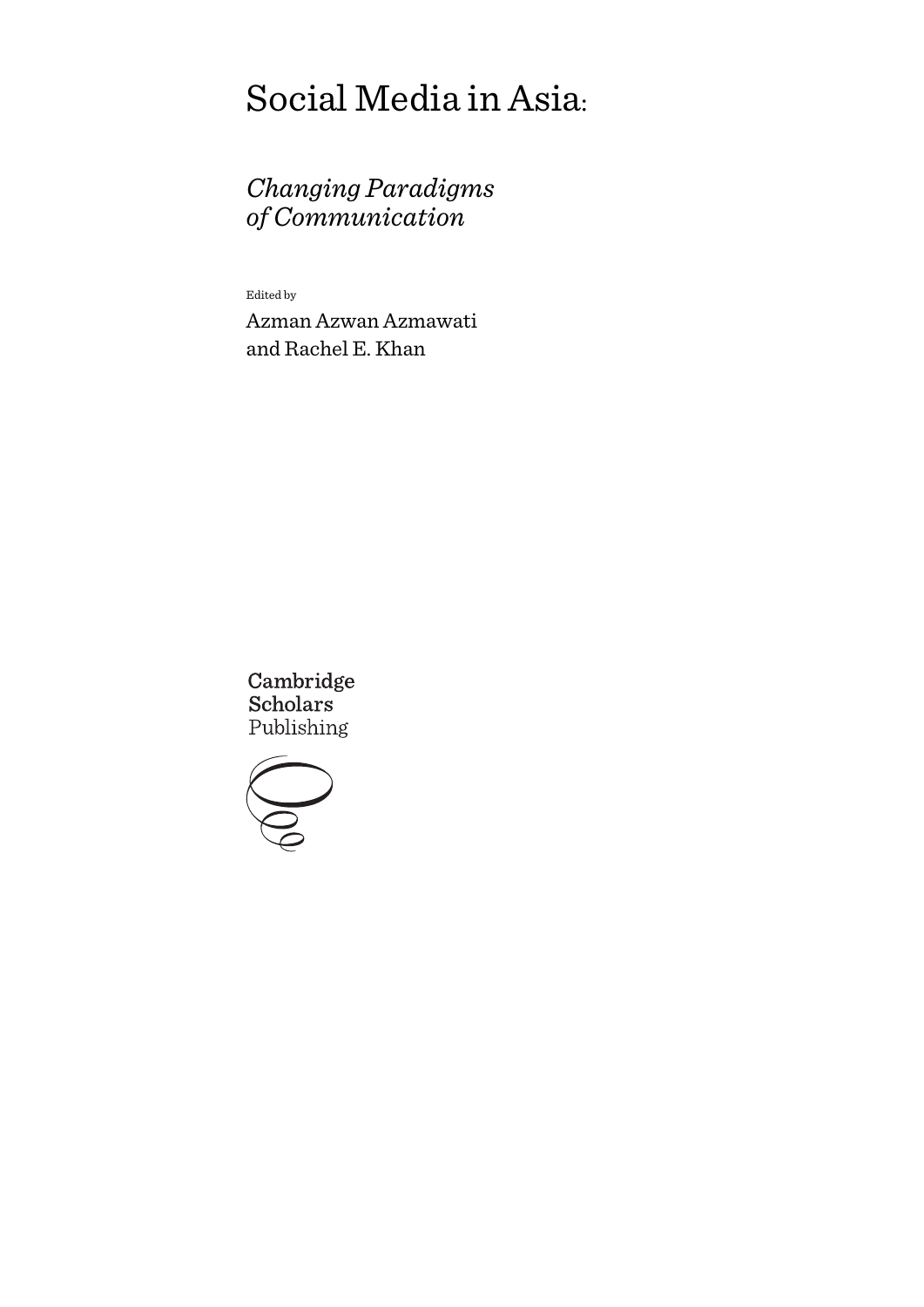Social Media in Asia: Changing Paradigms of Communication

Edited by Azman Azwan Azmawati and Rachel E. Khan

This book first published 2016

Cambridge Scholars Publishing

Lady Stephenson Library, Newcastle upon Tyne, NE6 2PA, UK

British Library Cataloguing in Publication Data A catalogue record for this book is available from the British Library

Copyright © 2016 by Asian Congress for Media and Communication

All rights for this book reserved. No part of this book may be reproduced, stored in a retrieval system, or transmitted, in any form or by any means, electronic, mechanical, photocopying, recording or otherwise, without the prior permission of the copyright owner.

ISBN (10): 1-4438-9692-6 ISBN (13): 978-1-4438-9692-4

This book is a peer-reviewed, academic publication of the Asian Congress for Media and Communication, an international, not-for-profit, professional organization of mass communication and languages academe. Website: <www.asianmediacongress.org> Email: <info@asianmediacongress.org>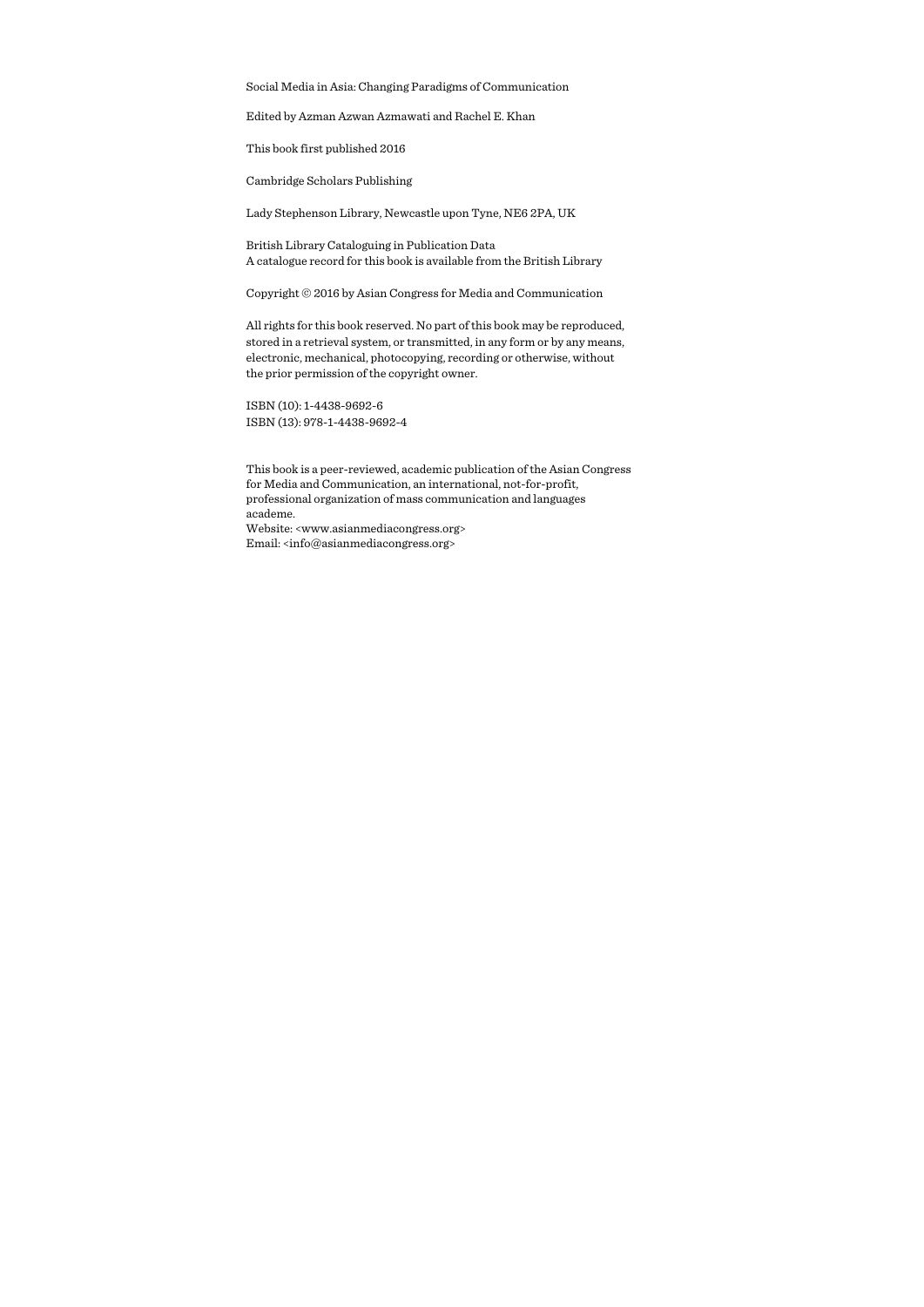# **CONTENTS**

| Introduction<br>Rachel E. Khan                                                                                                     |
|------------------------------------------------------------------------------------------------------------------------------------|
| In Search of Theoretical Foundations for Social Media<br>Rachel E. Khan                                                            |
| Crisis Communication in Social Media:<br>The Singapore Airlines and Air New Zealand Story<br>Khairiah A Rahman and Tracey Ann Jury |
| The Role of Internet Memes in Public Discourse:<br>The Case of the Philippine Pork Barrel Scam of 2013<br>Karen Y. Varona          |
| Investigating Malaysian Youth's Social Media Practice for Crime<br>Prevention<br>Jamilah Ahmad and Nurzali Ismail                  |
| Building a Digital Counterpublic: Civic Affordances of Twitter<br>under Thai Authoritarian Governance<br>Chanon Adsanatham         |
| On-line Dating: Exploring the Digital Ways of Finding Love in Indonesia<br><b>Tony Chalkley</b>                                    |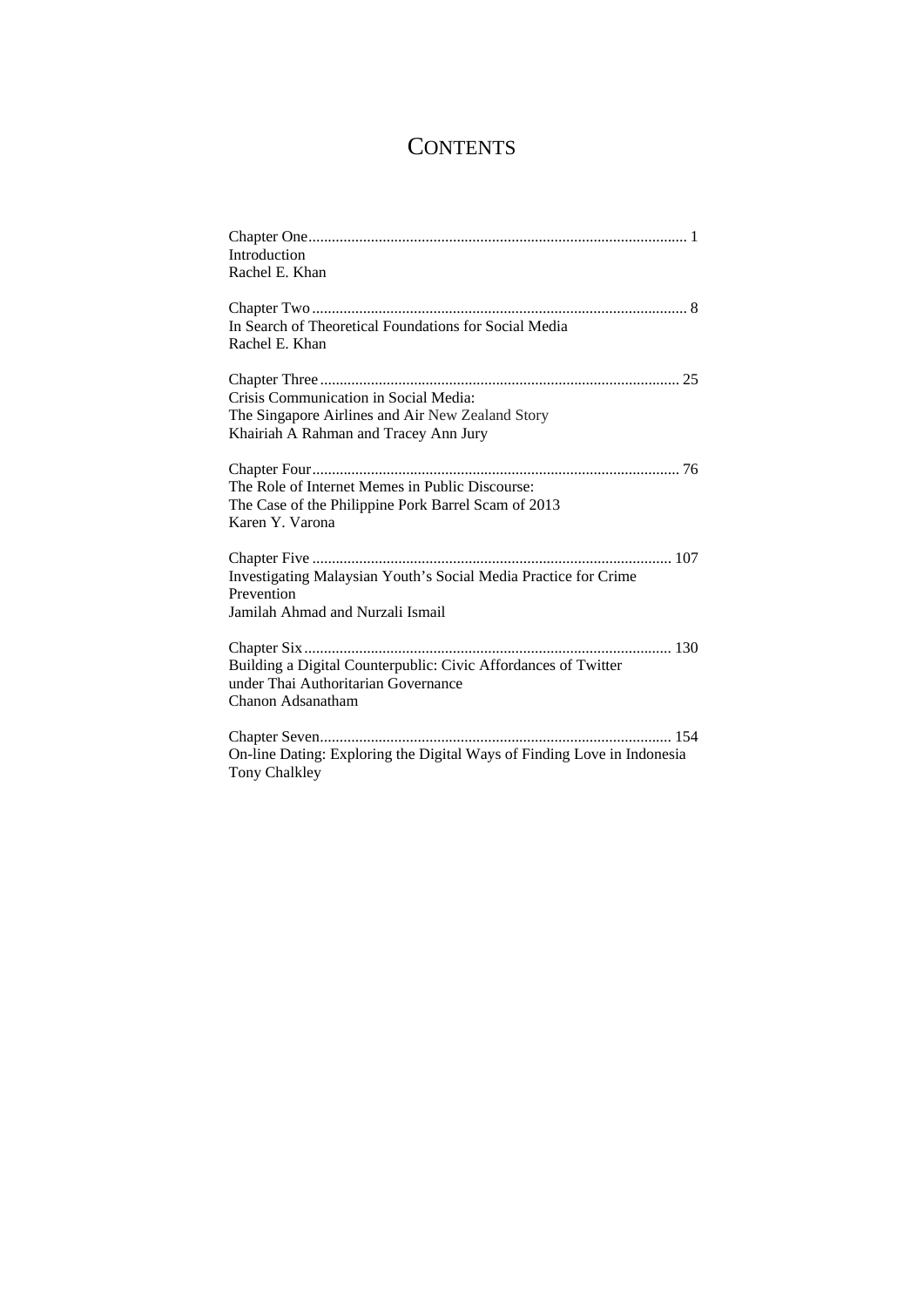vi Contents

| Ambient News in Vietnam: Opportunities, Risks, and Influences<br>in the Emergent Use of Social Media<br>Bradley Freeman and Hoang Thi Kim Khanh         |
|---------------------------------------------------------------------------------------------------------------------------------------------------------|
| New Freedom of Expression in Media:<br>An Analysis of 'Dissent' on Facebook Wall Posts<br>Pushpika Kumari Ganegoda and Nisansala Subhasini Jayawardhana |
| The Southeast Asian Region at a Glance                                                                                                                  |
|                                                                                                                                                         |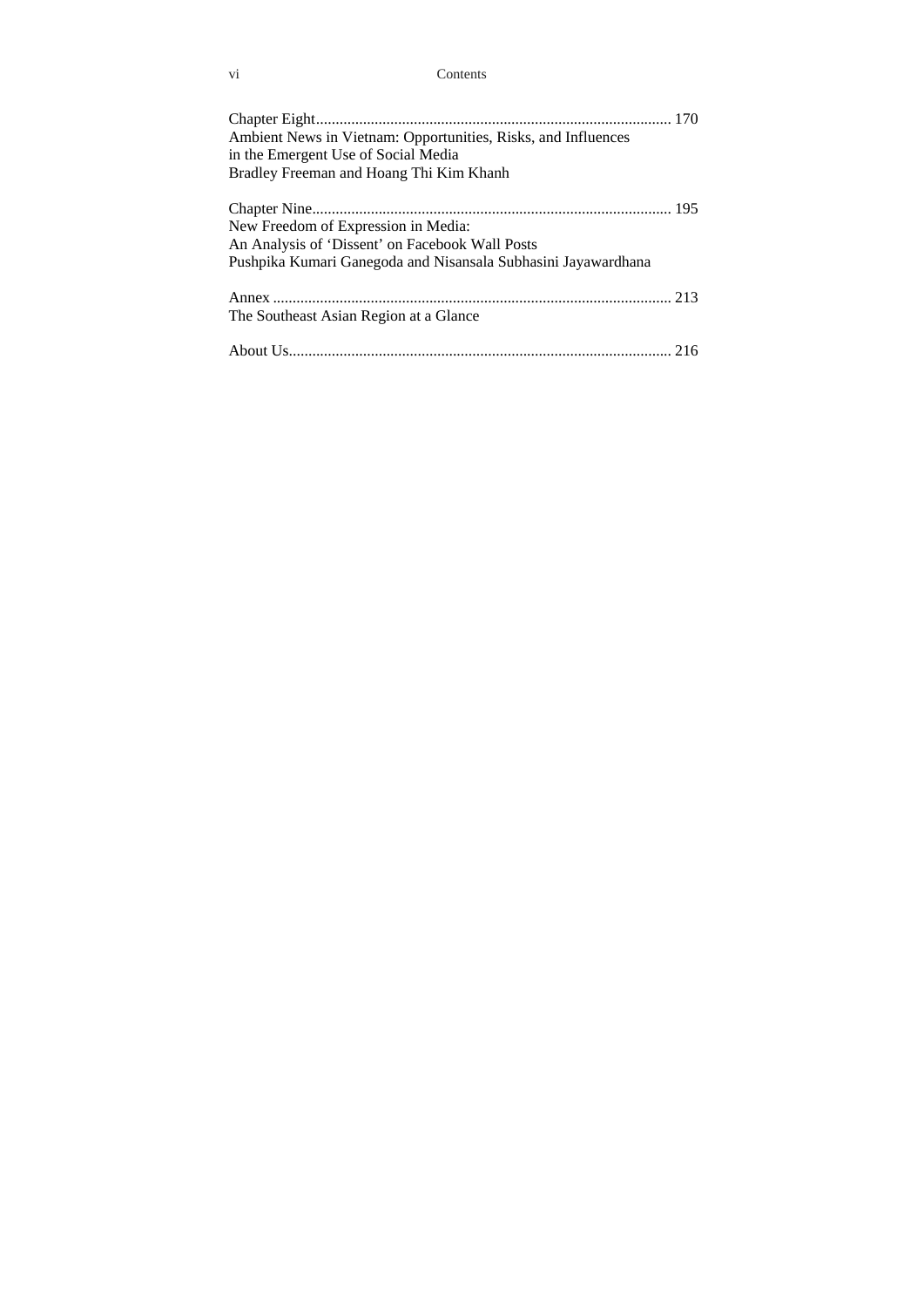# CHAPTER ONE

# **INTRODUCTION**

# RACHEL E. KHAN

If Facebook were a country, it would have the third largest population in the world, following China at 1.3 billion and India at one billion. A 2012 report from the Wall Street Journal (Scott, 2012) noted that the number of Facebook users was a little over 900 million and still growing.

This statistic is a telltale sign of the growing influence of social media, and this number accounts for only one social media network among many. Social media refers to interaction among people in which they create, share, and/or exchange information and ideas in virtual communities and networks (Kaplan and Haenlein, 2010). Its terminology comes from the fact that, like traditional media, it serves as an instrument for sharing information—whether public or private—and content such as photos, videos, audio files, or text. However, it also exhibits social characteristics such as conversation, community, collaboration, and connectedness. As its name indicates, social media relies on user-generated content (UGC), i.e., on-line material that has been provided by an on-line user, rather than an established on-line company or institution. Conversely, UGC has also been defined as the 'sum of all ways in which people make use of social media' (Kaplan and Haenlein, 2010).

According to Nielsen's 2012 Social Media Report, internet users continue to spend more time with social media sites than any other type of website. According to the United Nations-affiliated International Telecommunications Union (ITU), Singapore and Brunei have the highest internet penetration vis-à-vis the population in Southeast Asia (see Figure 1A). This corresponds to their social networking statistics as well. However, their combined actual number of social media users is much less than that of India, which has 38 million people using Facebook (albeit an internet penetration of only three per cent). Facebook remains the most popular social networking site in all of Asia, including the countries covered in this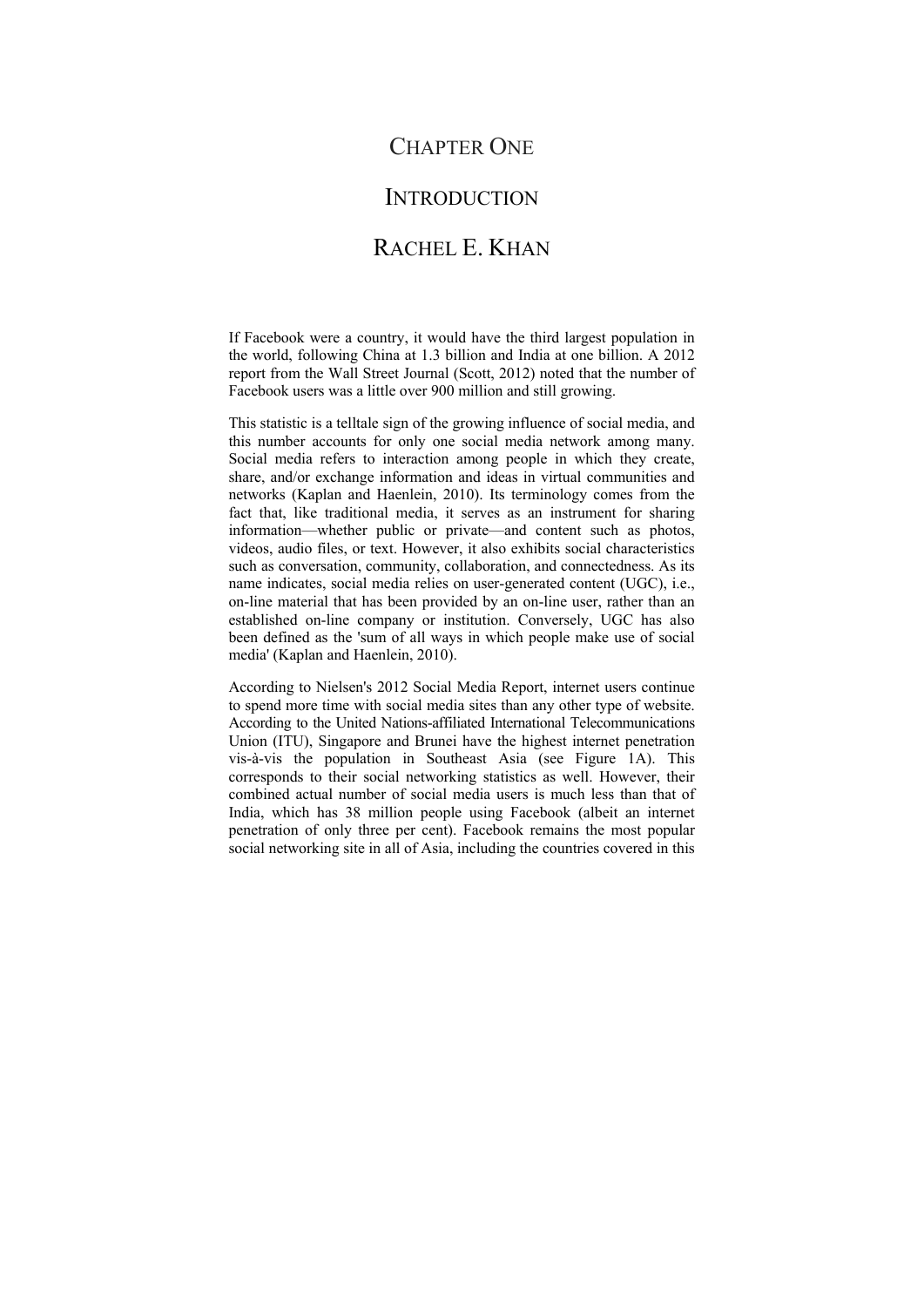book. In China and Taiwan, the most popular networking sites are *Qzone*, *Sino Weibo,* and *Tencent Weibo* (Kemp p 2013).

One thing unique about the region, however, is that internet penetration, while indicative of technological development, does not necessarily translate to access to information. In six out of the ten Southeast Asian nations, as well as in Sri Lanka, freedom of speech and expression are still restricted. The 2015 World Press Freedom Report of the international organisation 'Reporters Without Borders', shows that this region is generally in the red when it comes to freedom of speech and expression. These are the ranking of nations in the region out of the 180 countries in the world survey (see Table 1A).

Some countries in the region have strict internet and press laws that restrict what an individual can do or can access on the internet. For example, Brunei has the so-called Internet Code of Practice that regulates bloggers; the Philippines has the Cybercrime Law, which penalises on-line libel; other nations, like Cambodia, Malaysia, Myanmar and Singapore practice media censorship.



Figure 1A: Internet Penetration in Southeast Asia

 $\overline{2}$ 

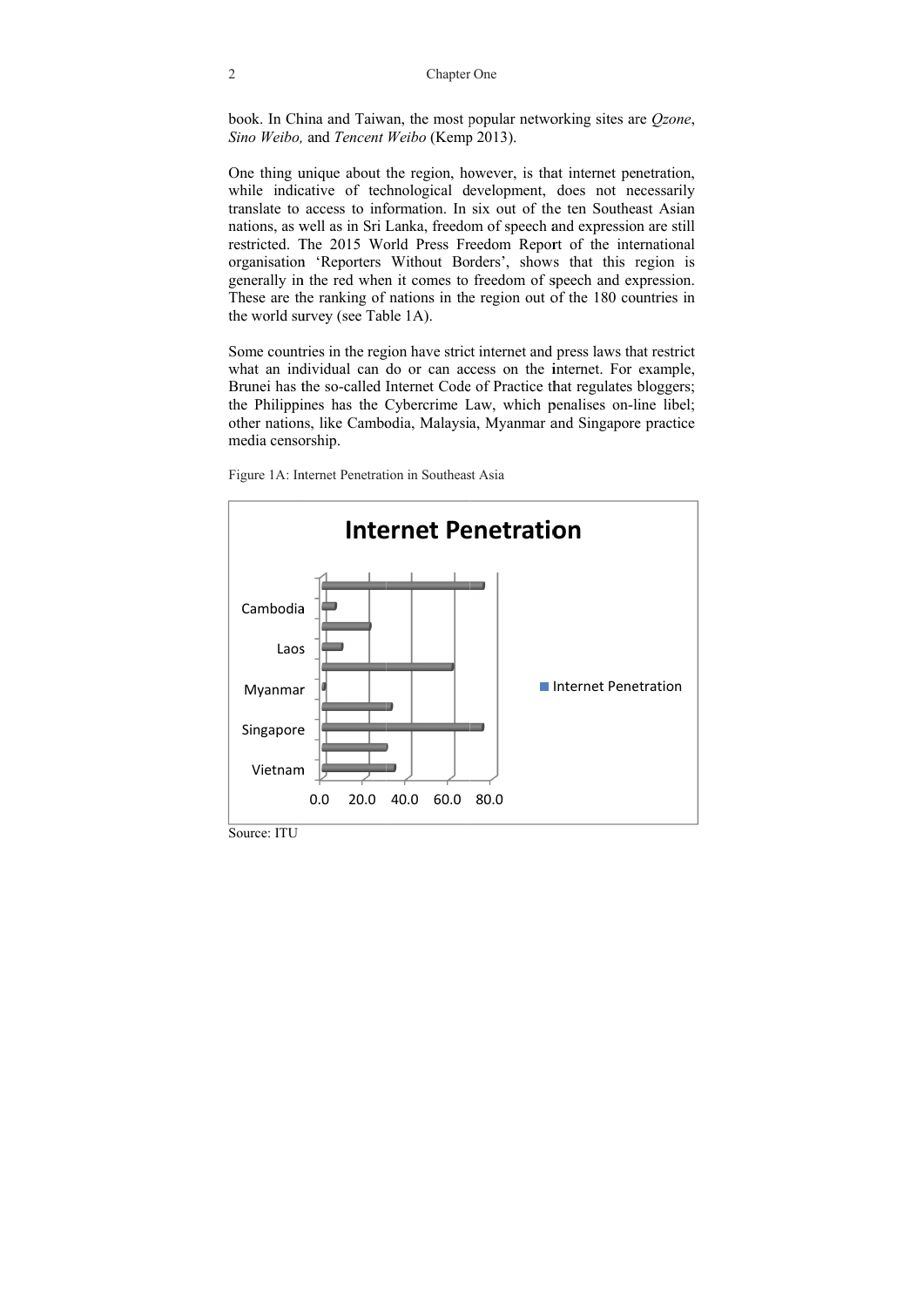|                    | Overall rank | Difference in rank |  |
|--------------------|--------------|--------------------|--|
|                    |              | from $2014$        |  |
| <b>Brunei</b>      | 121          | -4                 |  |
| Cambodia           | 139          | $+5$               |  |
| Laos               | 171          |                    |  |
| Indonesia          | 138          | -6                 |  |
| Malaysia           | 147          |                    |  |
| <b>Myanmar</b>     | 144          | $+1$               |  |
| <b>Philippines</b> | 141          | $+8$               |  |
| Singapore          | 153          | $-3$               |  |
| Sri Lanka          | 165          |                    |  |
| <b>Thailand</b>    | 134          |                    |  |
| Vietnam            | 175          |                    |  |

#### **Table 1A: 2015 World Press Freedom Ranking**

Source: Reporters Without Borders

## **A Brief History of Social Media**

While social media history should be traced from the initial phase of the internet in 1957, the actual beginnings of social media as we know it began in the 1990s as part and parcel of the evolution of the World Wide Web (Khan, 2006).

The earliest form of social media platforms are blogs, made popular by the on-line journal sites in the mid-1990s. Among internet geeks, the acknowledged father of blogs is David Winer, a software developer, who popularised blogging in two ways: firstly through Scripting News [scripting.com], a precursor of the blog, because it was the first popular on-line journal that recorded Winer's trials into software development 'as it was happening'. And secondly, through the free blog service, EditThisPage.com, which encouraged the growth of the early blogging community. He is also credited for pioneering podcasting, i.e., an audio application for audio blogging (Scott, 2009).

The term 'weblog' is credited to Jorn Barger, another early blogger, who popularised the term through his blog, 'Robot Wisdom'. The short form, 'blog', was coined by another blogger, Peter Merholz (Wortham, 2007). This was picked up by Evan Williams of Pyra Labs in 1999 as the name of the very popular free blogging site, Blogger.com.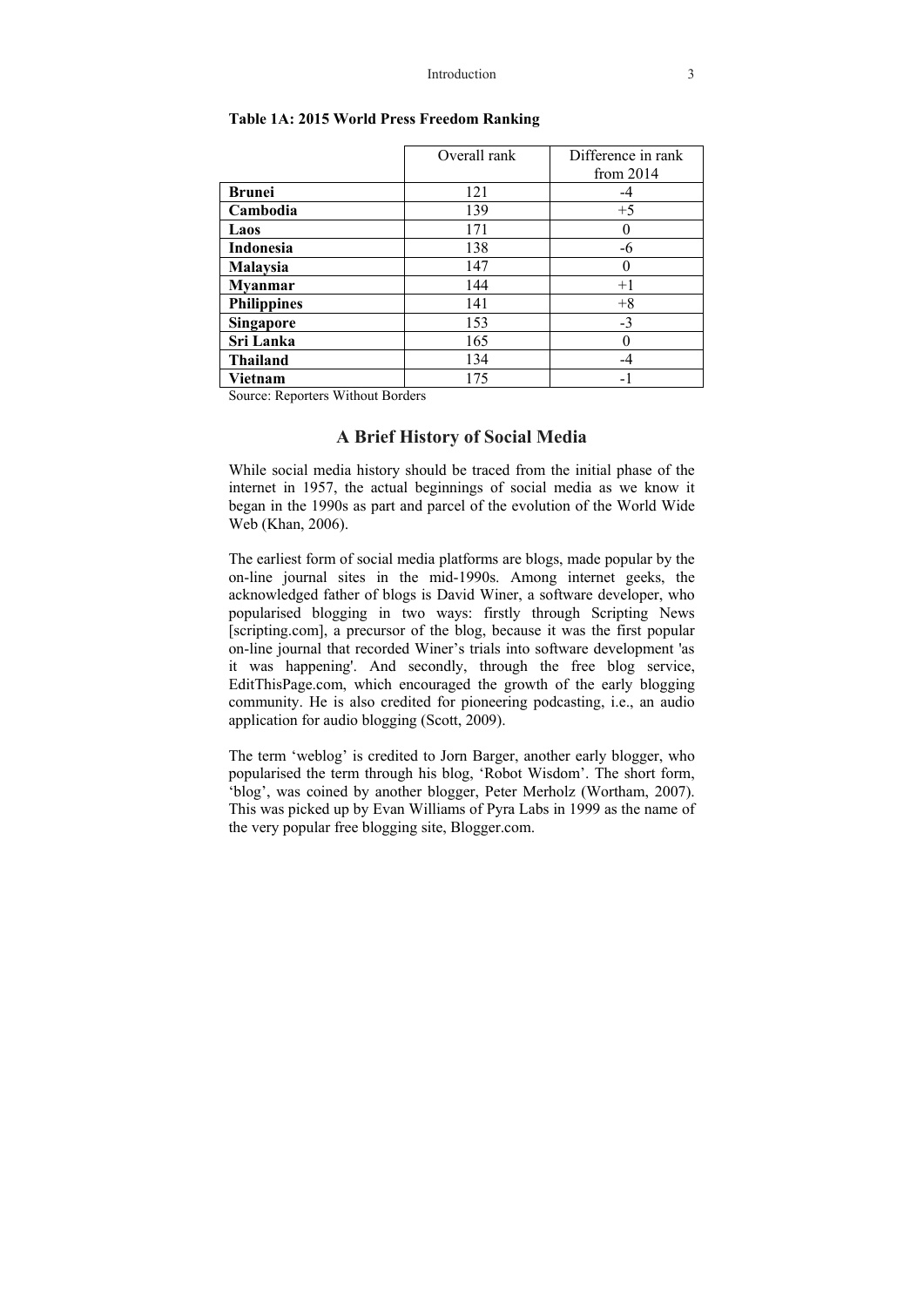The blog, as we know it today, is part of the social media universe, which is made possible by the so-called Web 2.0 platform, i.e., application developments within the World Wide Web that enables real-time interaction and participatory sharing of information and content.

Technically, there is no internet infrastructure difference between Web 1.0 and 2.0. The development lies in the users' dependency on applications such as *Java*, *Adobe Flash,* and *RSS* (Really Simple Syndication). These technologies emerged in the late 1990s, but became popular with the emergence of the first generation social media networks, such as *Six Degrees* (1997), *Friendster* (2002), and *LinkedIn* (2003).

A study by Andreas Kaplan and Michael Haenlein (2010) of the Kelly School of Business, Indiana University, categorised social media into six different types:

- Collaborative projects  $-$  A website or portal that allows the joint and simultaneous creation of content by many social media users as exemplified by *Wikipedia*.
- Blogs and microblogs— Applications such as *Wordpress.com* and *Blogger.com* provide the venues for these earliest forms of social media. Short for 'web logs', blogs are personal web pages that provide a venue for interaction by other social media users with the creator of the site. On the other hand, microblogs are those with limited file allotment, such as *Twitter*, which allows only 140 characters per message, and *Snapchat*, a mobile app that allows users to send and receive 'self-destructing' photos and 10-second videos.
- Content communities Platforms that allow the sharing of a whole range of media types, from photographs as exemplified by *Flickr*; video, *YouTube*; and even PowerPoint presentations, *Slideshare*.
- Social networking sites Platforms that enable users to create a social media profile and connect with family, friends (both real and virtual), and share experiences and content as exemplified by *Facebook* and *LinkedIn*.
- Virtual game worlds Platforms wherein the user is represented by an avatar, which enables him/her to interact with other players in real-time. Applications are operated via game consoles such as Microsoft's X-Box and Sony's PlayStation, which simulates a three-dimensional environment in an imaginary setting. An example of this is the popular *Ragnarok*.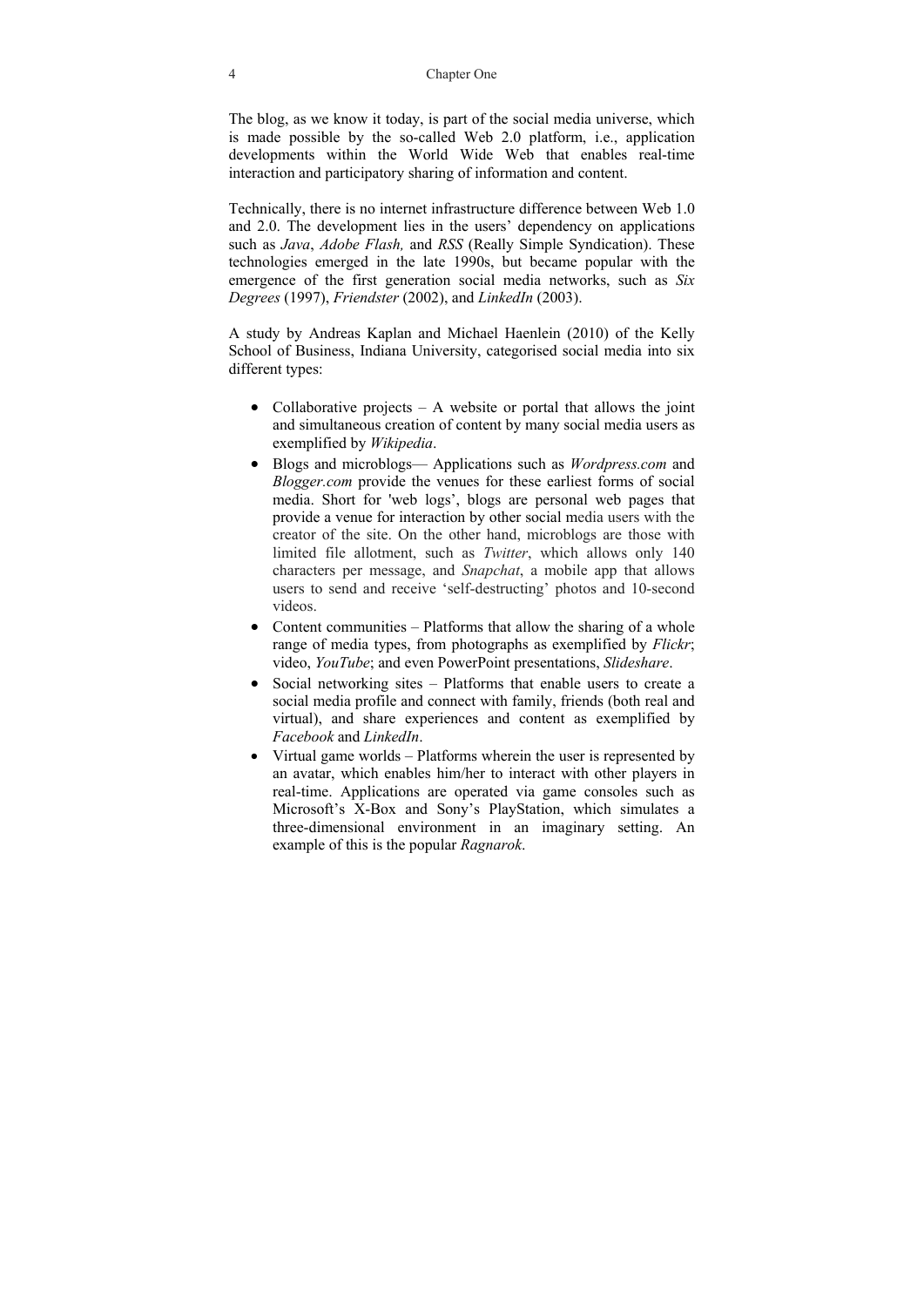#### Introduction 5

• Virtual social worlds – Portals that replicate real-life scenarios in a virtual platform without the restraint of social conventions or constraints of the real world, such as the ability to travel to exotic destinations. They allow users to create their own content and their own avatars. An example of this is the application dubbed *Second Life*.

Kaplan and Haenlein (2010) contend that social media can be categorised and classified based on application, as stated above, and based this on their media richness and their self-disclosure, which represent 'the two key elements of social media' (see Table 1B).

|                   |      | <b>SOCIAL PRESENCE/ MEDIA</b><br><b>RICHNESS</b> |               |         |
|-------------------|------|--------------------------------------------------|---------------|---------|
|                   |      |                                                  |               |         |
|                   |      | LOW                                              | <b>MEDIUM</b> | HIGH    |
| <b>SELF</b>       | HIGH | <b>Blogs</b>                                     | Social        | Virtual |
| PRESENTATION/     |      |                                                  | networking    | social  |
| <b>SELF</b>       |      |                                                  | sites         | worlds  |
| <b>DISCLOSURE</b> | LOW  | Collaborative                                    | Content       | Virtual |
|                   |      | projects                                         | communities   | game    |
|                   |      |                                                  |               | worlds  |

#### **Table 1B. Classification of Social Media by Characteristic**

Source: Kaplan and Haenlein, 2010

Media richness is the amount of information or multi-media elements that may be transmitted within a given time; social presence is the level of intimacy (interpersonal vs. mediated) enabled by the medium as well as the degree of presence as defined by the acoustic, visual, and physical contact achieved between two communication subjects (Kaplan and Haenlein, 2010).On the other hand, self-disclosure or self-presentation assumes that people have a desire to control the impressions other people form of them and a desire to create an image that is consistent with their personal identity. Moreover, social media services allow social network aggregators, such as *Pipl*, to integrate data provided by users to come up with a profile of the user.

According to a Nielsen report, the continuous growth of social media is directly proportional to the fast growing mobile industry and the development of smartphones and mobile applications. However, statistics in the United States still differ from those of Asia. The Nielsen report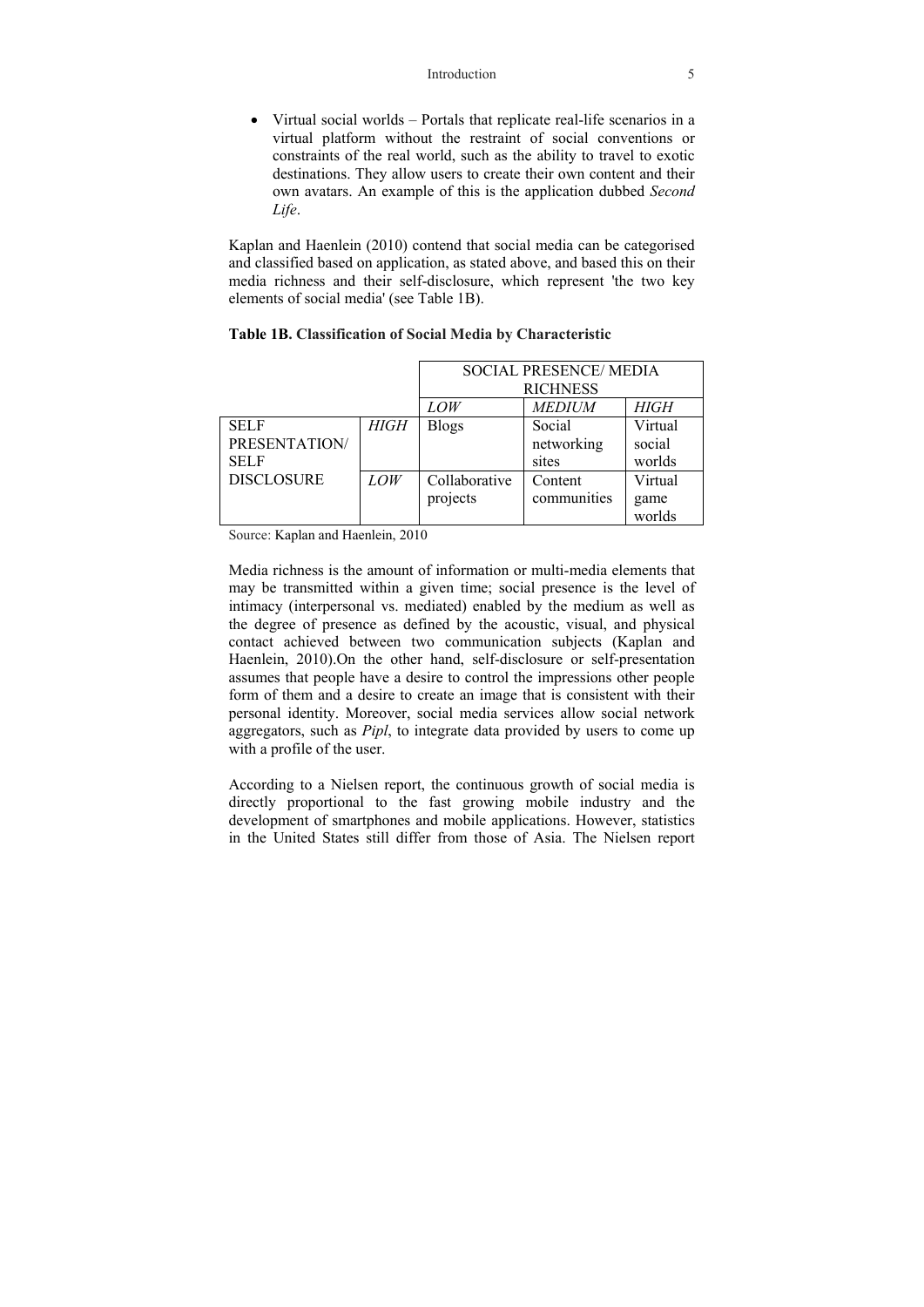6 Chapter One

noted that of the time spent using social media, only 20 per cent of Americans used a personal computer, while 80 per cent of total time online is via mobile. In Asia, on the other hand, around 90 per cent of the population still prefer the computer to access social media; although some 60 per cent also use smartphones (Nielsen, 2012). The report also said that top on-line purchases in the Asian region were entertainment, travel, and clothing.

#### **About this book**

As part of the advocacy of the Asian Congress for Media and Communication to promote regional studies into the global academic discourse, this book aims to contribute to a better understanding of social media within the context of Southeast Asian countries with the addition of Sri Lanka. Reading through the chapters, the reader will discover that social media has changed the paradigm of communication in the region. The next chapter discusses communication theories that can help elucidate the role of social media in society and the third chapter looks at the use of social media as a tool for reaching the public. Chapters Four, Six, and Nine examine the use of social media as a liberating channel in nations that have limits on their citizens' freedom of expression and as a venue to voice grievances against government. On the other hand, Chapters Five and Eight examine the use of social media as tools for making the world a better place, whether for crime prevention or news gathering. And last but not least, Chapter Seven explores the potential of social media for relationship-building, in this particular case the search for a lifelong partner.

For non-Asian readers, the editors added an annex that provides a summary of social media statistics in the region to help readers locate the countries mentioned in this book within the global context.

#### **References**

- Kaplan Andreas M and Haenlein Michael (2010). Users of the world, unite! The challenges and opportunities of social media, *Business Horizons* 53 vol. 1. Indiana: Kelley School of Business, Indiana University, pp. 59-68.
- Kemp, Simon (26 March 2013) *The State of Social in Asia* from We are Social blog, downloaded from <wearesocial.net>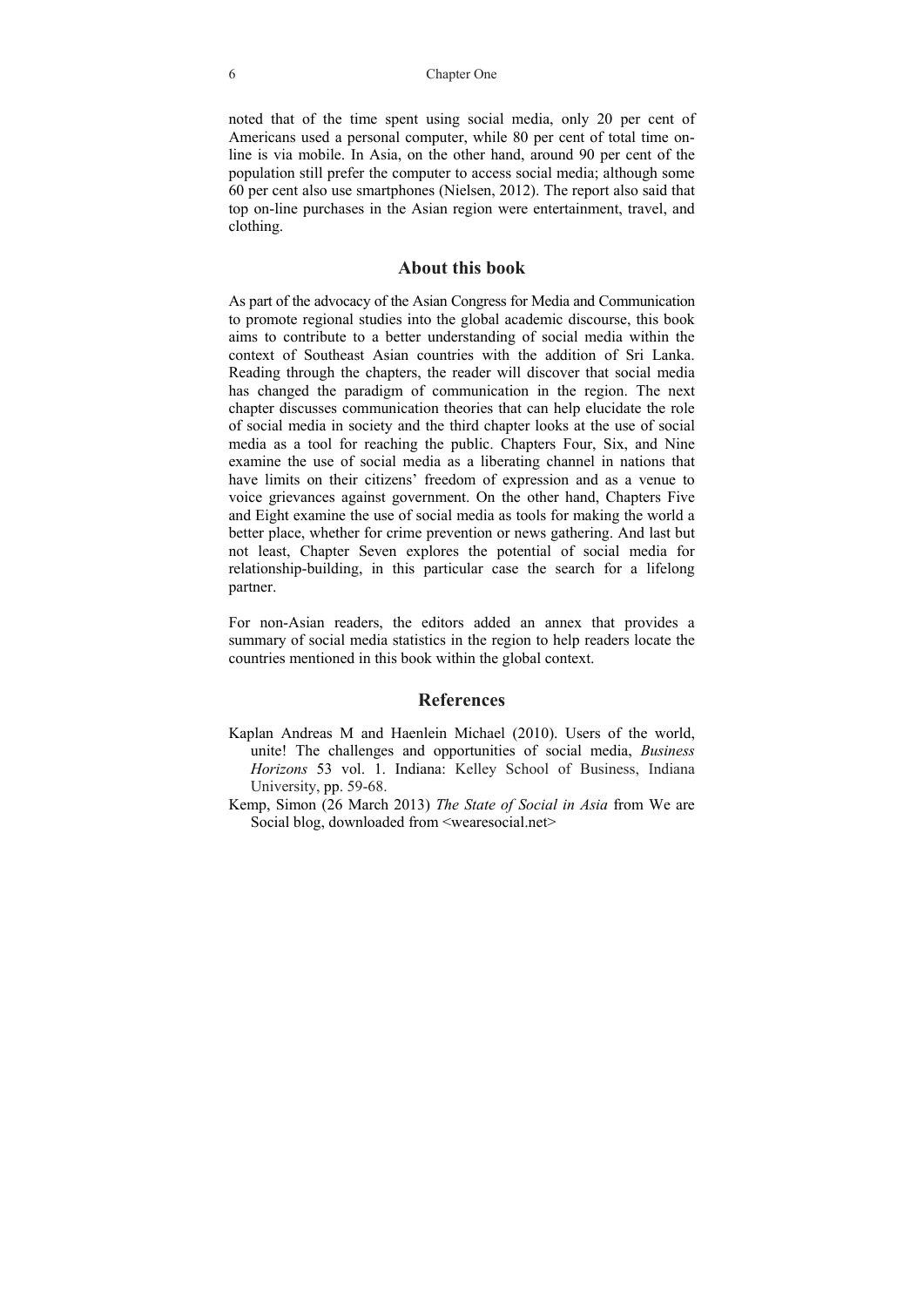#### Introduction 7

- Khan, Rachel E. (2006). Internet 101: The New Mass Medium for Filipinos. Mandaluyong: Anvil Publishing, Inc.
- Nielsen (2012). *State of the Media: Social Media Report*. Downloaded from <http://www.nielsen.com/us/en/reports/2012/state-of-the-media-thesocial-media-report-2012.html>
- Scott, Austin (April 23, 2012). Facebook Passes the 900 Million Monthly Users Barrier. *WSJ.com* downloaded from <http://blogs.wsj.com/digits/2012/04/23/facebook-passes-the-900 million-monthly-users-barrier/>
- Scott, Rosenberg (June 16, 2009). The unedited voice of a person: Dave Winer. *Say Everything: How Blogging Began, What It's Becoming, and Why It Matters* (eBook ed.). New York: Crown. p.58.
- Wortham, Jenna (2007). After 10 Years of Blogs, the Future's Brighter Than Ever. *Wired.com*. Downloaded from <http://archive.wired.com/entertainment/theweb/news/2007/12/blog\_a nniversary>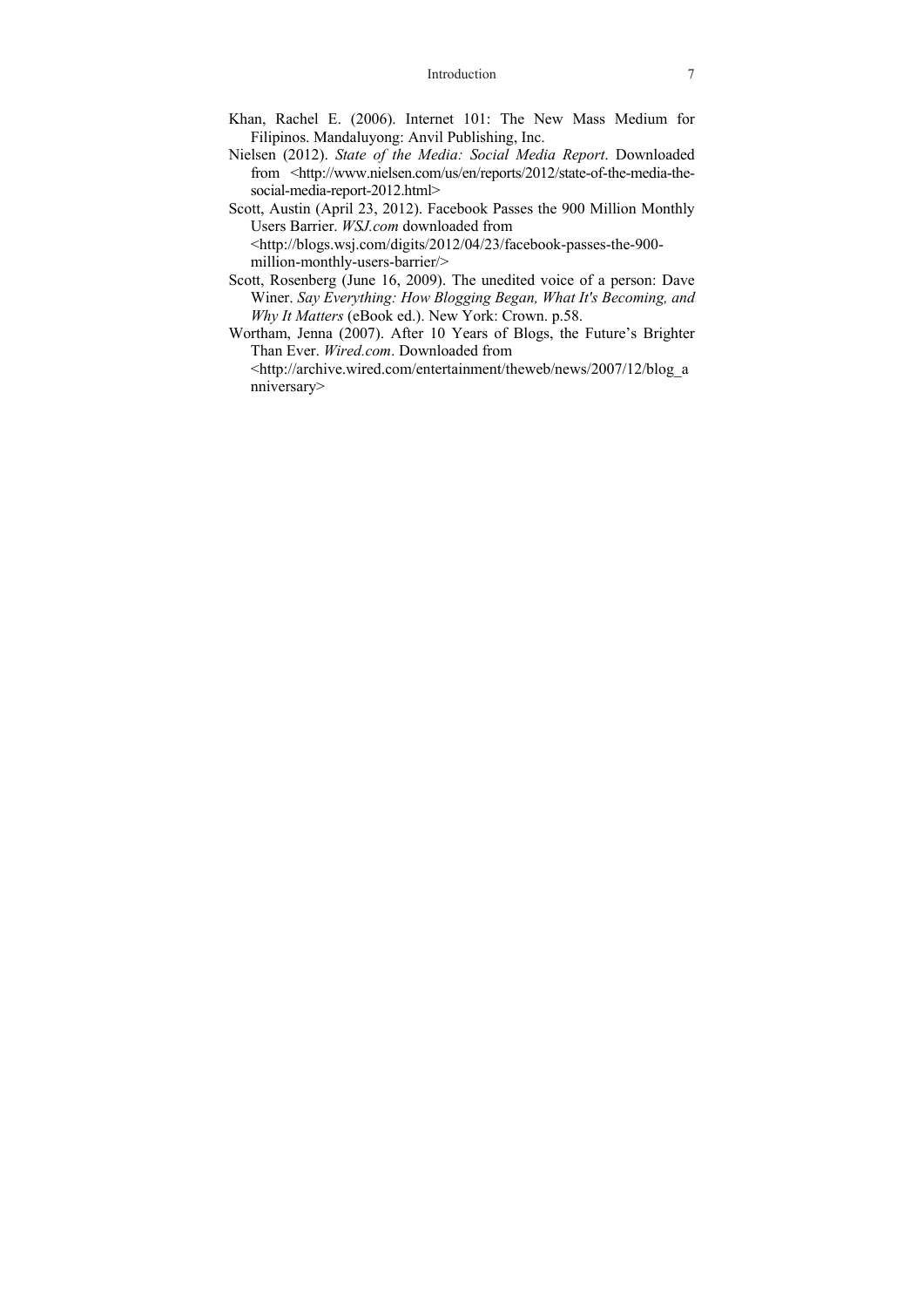# CHAPTER TWO

# IN SEARCH OF THEORETICAL FOUNDATIONS FOR SOCIAL MEDIA

# RACHEL E. KHAN

### **Overview**

- Old theory, new media. There are some mass communication theories that continue to be a good fit to the new media and social media scenario, albeit there is a need to adapt them to the present time. However, scholars are slowly coming up with theories that can catch the multifaceted new medium.
- Gaining popularity in analysing social media phenomena are Kietzmann, Hermkens, and McCarthy's Honeycomb Theory and the Social Network Theory.
- Many existing media theories may also be applied to social media. Among these are the basic Sender-Message-Channel-and-Receiver model, McLuhan's technological determinism and Wilson's cultural determinism.
- Roger Fidler, on the other hand, believed that both technological and cultural determinism combine to produce a 'mediamorphosis', a term he coined to demonstrate that the evolution of technology and history are interdependent.

### **When Your Fingers Do the Talking**

While accessing the virtual world can be as simple as a click of a mouse, the influx of social media network sites on the World Wide Web has resulted in new ways of using the internet. Social media is altering how people do their jobs and how we communicate in a Web 2.0 world.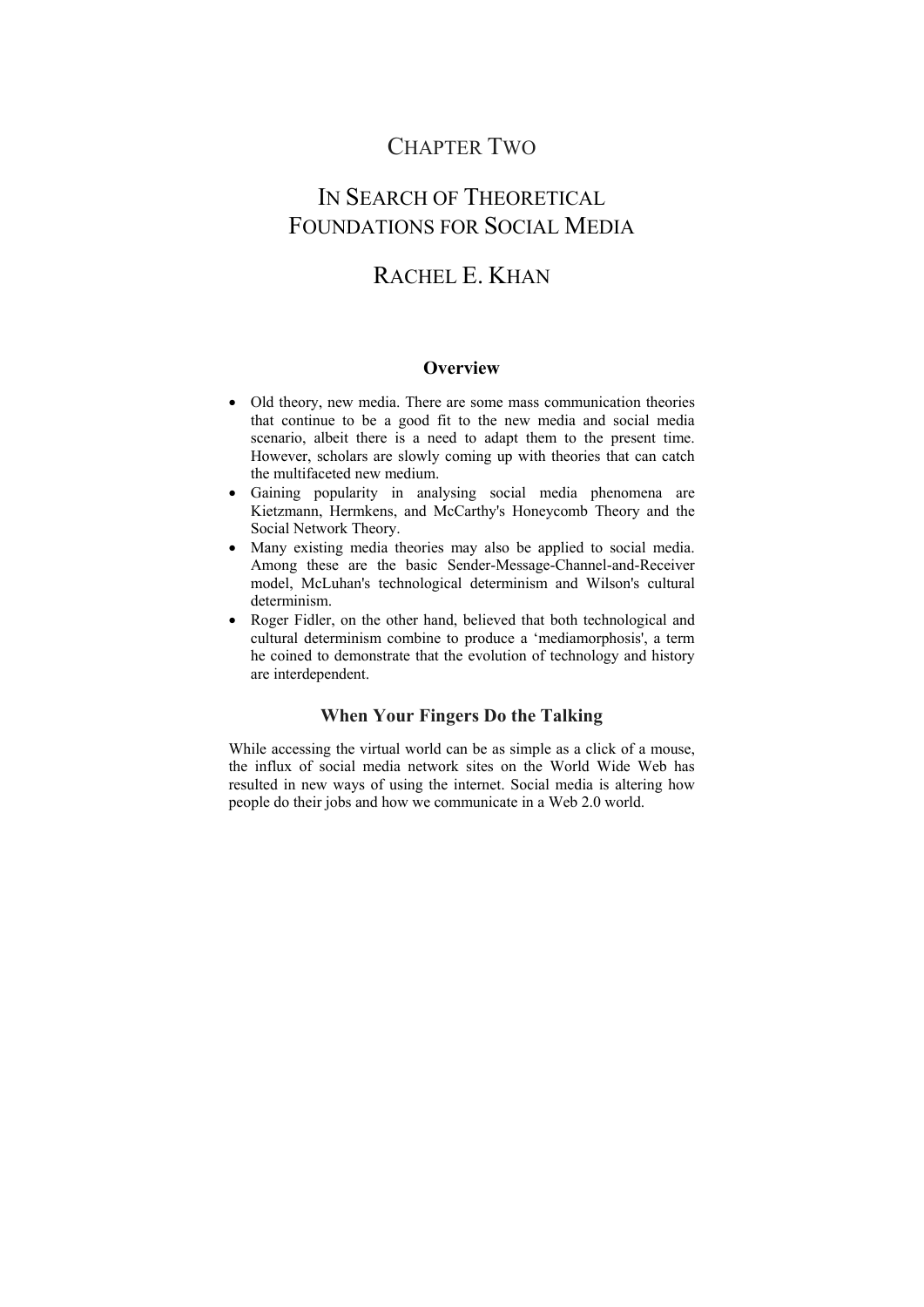Unlike the one-way model of communication of traditional mass media, social media adopts the two-way communication that the internet has enabled and has taken to an even more personal level. It facilitates conversations between and among consumers as well as between consumers and producers, suppliers, and/or marketers. Social media—one can argue—is the digital version of 'by word-of-mouth'. With social media, it is your fingers that do the talking but it is more potent because it also serves as a record and storage of word-of-mouth content.

Despite its growing personalisation, however, the fact that it runs on virtual platforms that the internet provides, social media allows users the large-scale and anonymous reach of traditional media minus its cumbersome structure. Analysing social media can be as varied as people's need for communication and information. For example, from a media producer's point of view, it represents a new medium that opens up more opportunities for independent work that makes him less dependent on multi-millionaire publishers and network owners. On the other hand, for a media consumer, it allows him not only to have real-time longdistance conversations, but also gives him the means to become a producer of content as well.

Thus, understanding it as a medium of information and communication has been a slow and challenging process in terms of the development of scholarly research. In-depth theoretical and behavioural understanding of this content is crucial for making sense of these new media. While there is a need to develop new models, this chapter discusses new concepts such as the Honeycomb model as well as new approaches to social media research using existing theories and concepts.

Moreover, unlike traditional media, which have fixed patterns of communication, modes of internet communication are virtually unlimited through new and social media platforms. Therefore, the amount of possibilities for scholarly examination of communicating on the internet is impossible to exhaust.

### **Honeycomb Model of Social Media**

Among the pioneers in social media theory, Jan Kietzmann, Kristopher Hermkens, Ian McCarthy, and Bruno Silvestre of the Simon Fraser University in Vancouver, Canada, have developed a framework for understanding the social media phenomenon.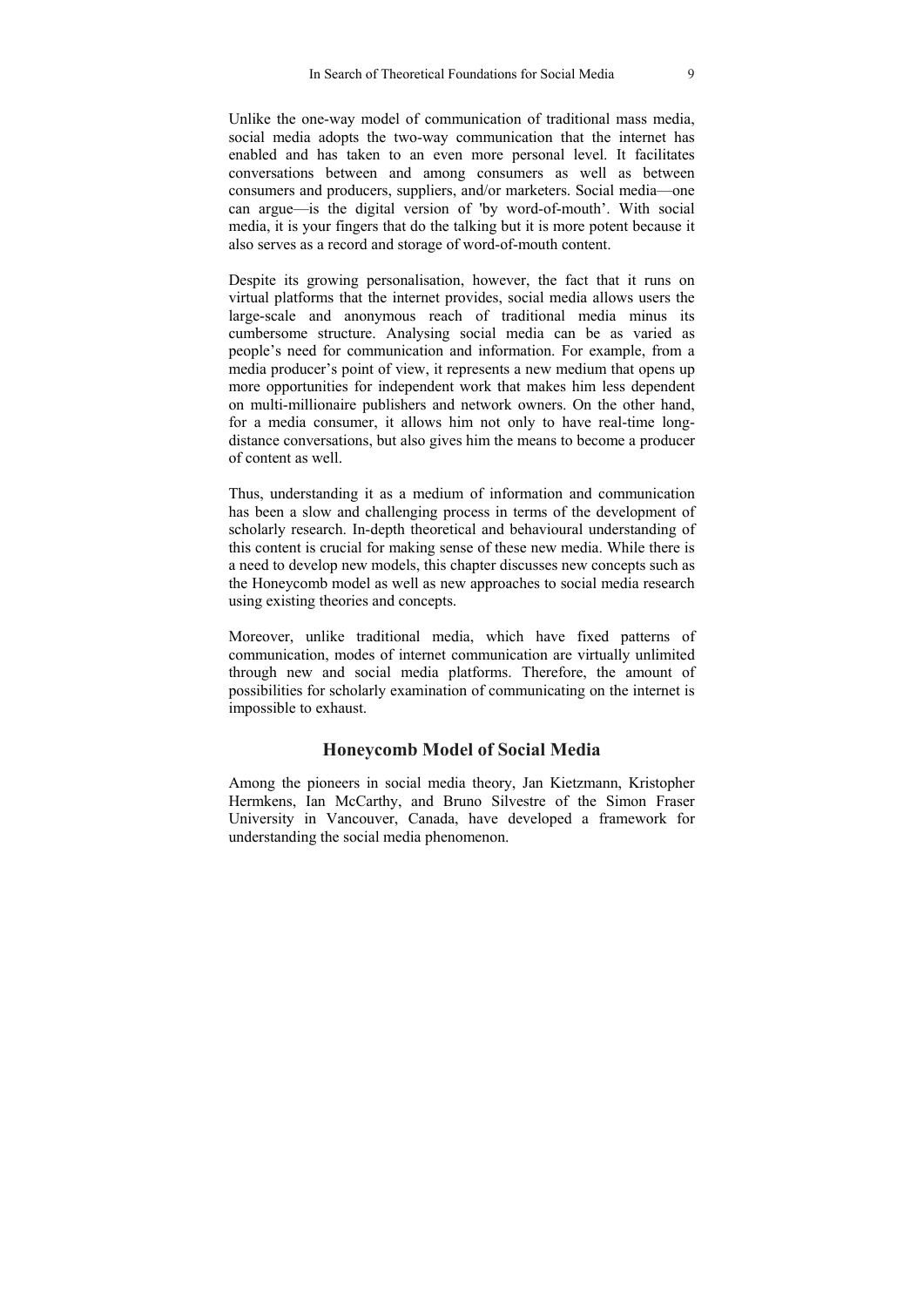Dubbed as the *Honeycomb of Social Media*, the theory purports that there are seven functionalities of social media that help deconstruct it, which they presented in the form of blocks within a honeycomb structure (see Figure 2A). These blocks represent identity, conversations, sharing, presence, relationships, reputation, and groups (Kietzmann et al., 2011).

Figure 2A: Honeycomb Functionality of Social Media



Source: Kietzmann et al 2011, p.243

Each block allows the social media researcher to examine a specific facet of the social media user's experience and its implications (Kietzmann *et al*. 2011). 'They are constructs that allow us to make sense of how different levels of social media functionality can be configured', said the authors (Kietzmann *et al*., 2011). Utilised individually and together, these blocks can help researchers interpret the social media ecology, and understand social media audiences and their interactions.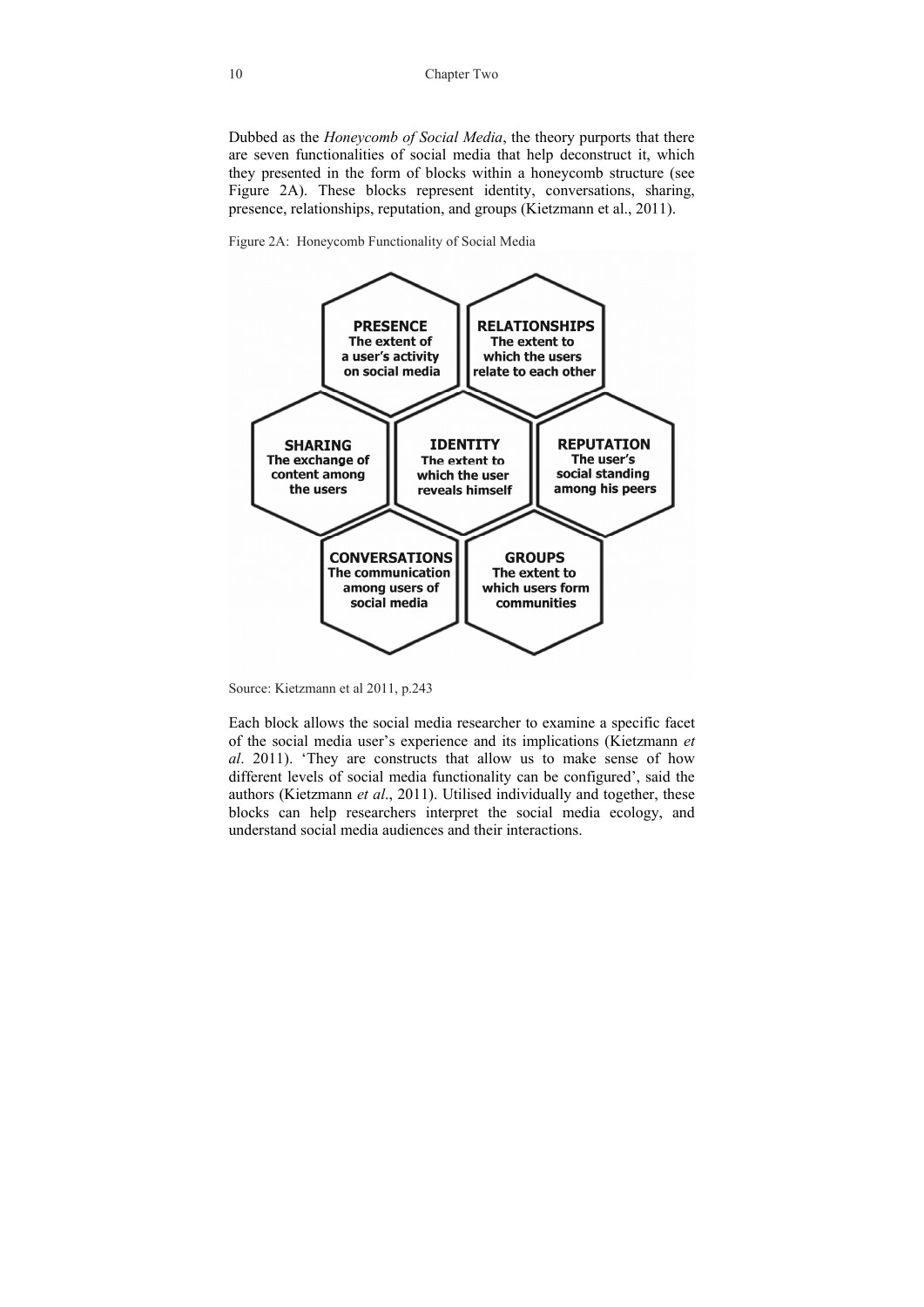'Identity', the central block of the honeycomb, represents the 'extent to which users reveal their identities in a social media setting', such as their name, age, profession, location, likes and dislikes.

'Conversations', on the other hand, represent the extent to which users communicate with others in a social media setting. Many social media sites, such as Facebook and Twitter, are designed primarily to facilitate conversations between individuals and groups. Under this block, the social media researcher can study several factors in a conversation; for example, the diversity or similarity of the participants within a conversation, the emerging public opinion, and so on.

'Sharing' denotes the extent to which users exchange, distribute, and receive content, such as pictures, music, or video or even Web links.

The block labelled 'Presence' represents the extent to which friends or the public at large know that particular user can be found on a particular site. Do his/her friends know that he/she has a Facebook page? Are they connected to a particular person through that site? At the same time, Presence could also denote the amount of exposure a person has in the social media networks. For example, one person could have an account on Facebook, Twitter, Orkut, Flickr, MySpace, and YouTube.

The 'Relationships' block, on the other hand, denotes the extent to which users are related to other users, i.e., they can be related by blood, by affinity, by profession or organisation, and so on. Consequently, this block can also be harnessed to determine how social media builds relationships that previously did not exist in the real world. Kietzmann *et al*. (2011) noted that some social media services trace relationships between individuals by degrees. For example, LinkedIn indicates connections through referral systems of a chain of friends.

Meanwhile, 'Reputation' refers to the extent to which users know how they are perceived by others or by their popularity or notoriety. Kietzmann *et al*. (2011) noted that on social media, Reputation refers not only to the person but also 'to the content', i.e., one's endorsements from others, views or hits, and ratings given by mechanical tools that aggregate content such as Technorati.com and Klout.com.

Finally, the block labelled 'Groups' signifies the sub-communities social media users form within the network. To illustrate: on Facebook, the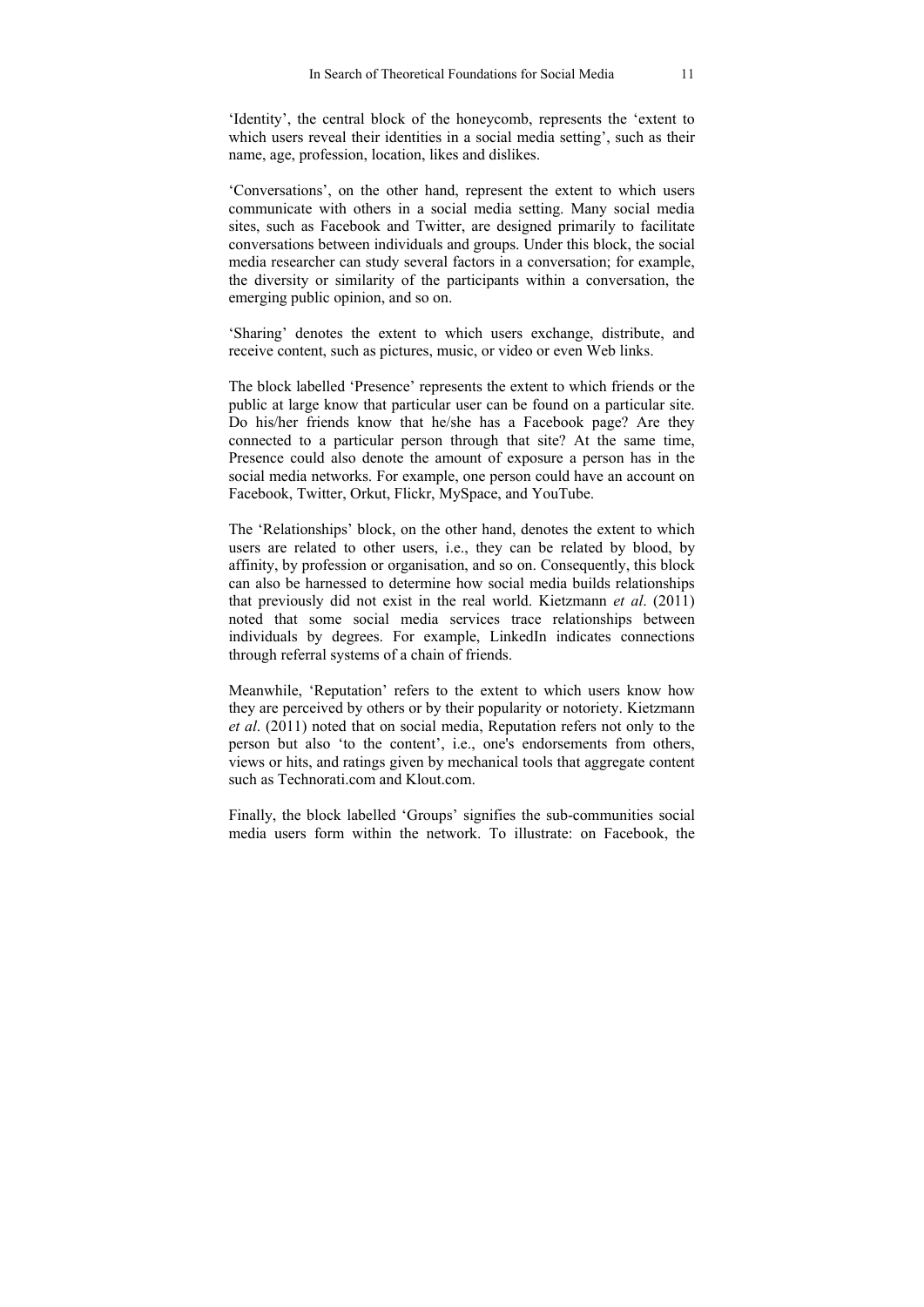alumni of various universities worldwide have formed semi-private groups through which they can communicate, while various professions also have networks on-line. Kietzmann *et al*. (2011) noted that there are generally two types of groupings: 1) self-created groups formed by the users to categorise themselves, such as a group of family or people with the same hobby; and 2) those analogous to organisations and institutions in the real world. These Groups can be public, private, or secret.

Kietzmann *et al*. noted that the successful social media sites are those that have been able to strike a balance among the different blocks of the honeycomb, even if some could focus more on a particular block such as identity, sharing, or conversations. At the same time, effective users of social media are those who are able to maximise their networking potential as categorised in these blocks.

# **Social Network Theory**

A number of scholars, especially in the fields of marketing and advertising, are adopting the Social Network Theory (SNT) in their study of social media.

The SNT is a concept used in the study of relationships between individuals, groups, organisations, societies, and even nations. A 'social network' is used to describe a structure determined by interactions and/or relationships rather than hierarchy. It views these social relationships in terms of nodes and ties. *Nodes* represent the individual actors within the networks while *ties* are the relationships between the actors. The ties through which individual actors connect or intersect are called dyads, representing the linkages formed by the actors in the network.

These are usually mapped or graphed for analysis wherein nodes are represented by points and ties by lines. Mathematical calculations and analyses on these dyads could be done using the following parameters:

- Betweenness: the extent of a node lying between other nodes;
- Centrality: how connected is a node to the network:
- Closeness: how one node is near all other nodes in the network:
- Density: all the ties in a network in proportion to all the possible ties; and
- Ociomatrix: age, education, and other socio-economic data of actors.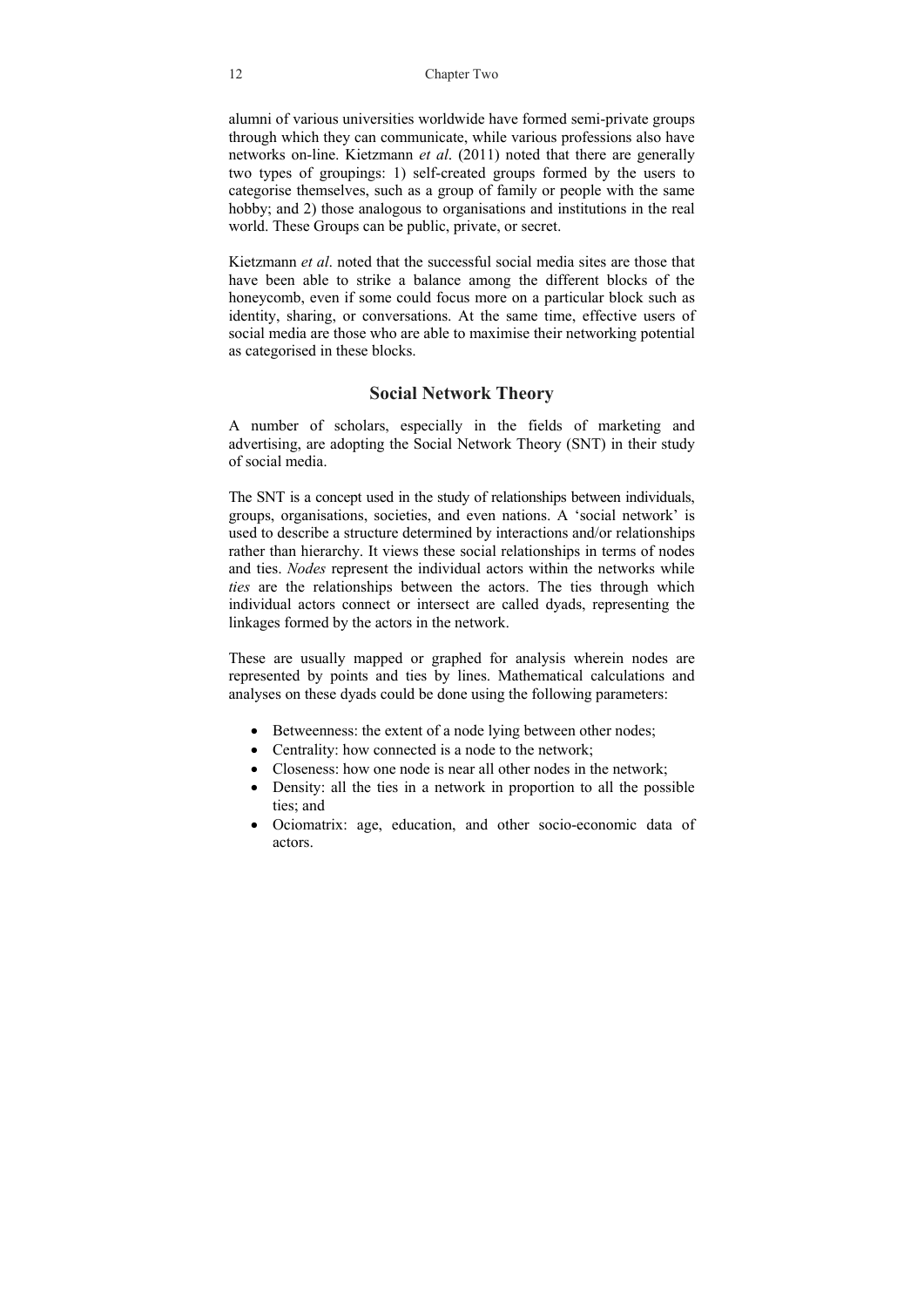These measurements determine the importance and structural positions of individual actors, and the characteristics of the partial or whole networks. The measurements could be used to study the social network, improve the network structure, and help increase the efficiency of information flows within the network. Network analysis software (such as *NetMiner*, *UCInet* for Windows and *Pajek*) could be used to measure those indices (Everett, M. G., & Borgatti, S. P., 1999; Hanneman, Robert A. and Mark Riddle, 2005).

A popular example of this theory (although largely unproven) is the *Six Degrees of Separation* concept of Harvard University psychology professor Stanley Milgram, which was a part of his 'small world experiment' in the late 1960s. The concept posits that everyone and everything is no more than six steps away; i.e., the chain of '*a friend of a friend*' can be made to connect any two people in a maximum of six steps. This was later popularised by SixDegrees.com, a pioneering social networking site that existed from 1997 to 2001, pre-dating more popular networking sites such as Friendster and Facebook.

While SNT has been used since the late 1960s in social science studies, it's slowly gaining popularity in social media marketing studies. Unlike traditional marketing studies, which attempt to pinpoint attributes of individual actors, the social network theory produces an alternate view and focuses on ties with other actors within the network. This approach has turned out to be useful for explaining many real-world phenomena, such as the spread of gossip and the informal links between individuals in different fields or competing companies and the like. However, it leaves out knowledge regarding an individual's motives for acting and other sociological data.

#### **Revisiting the SMCR Model**

Some scholars tend to see social media as a complex system in need of complex communication theories. In reality, the Internet can very well be analysed using the model by Wilbur Schramm (Heinich, 1996), who, taking off from the traditional source-message-receiver communication (SMCR) model of Claude Shannon and Warren Weaver (Shannon and Weaver, 1949), added the concepts of field of experience and feedback (see Figure 2B).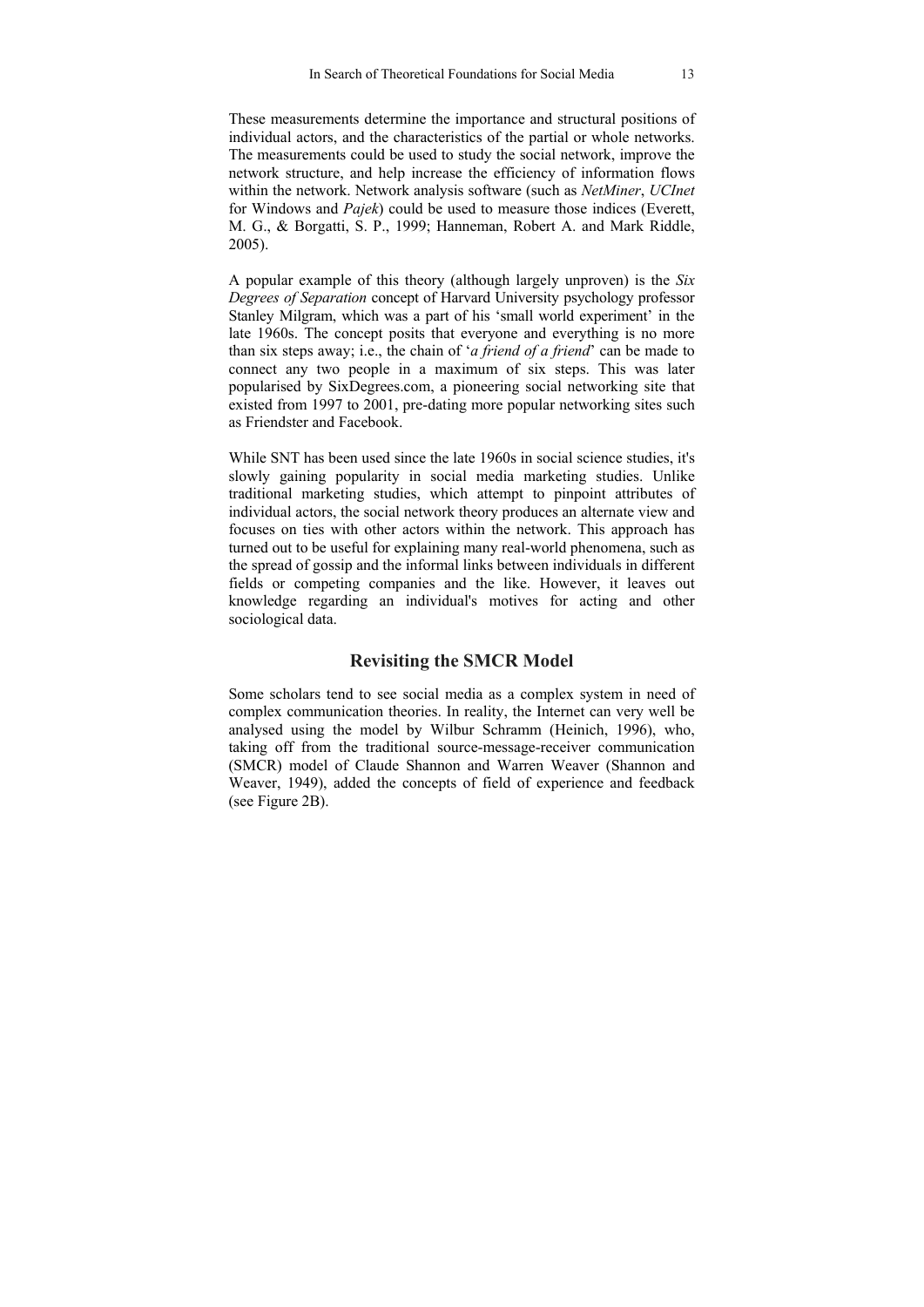In developing his theory, Schramm emphasised that communication cannot occur unless the fields of experience of both the sender and receiver overlap. With the internet serving as both the 'encoder' and the 'decoder' of the message, communication ceases to be a one-way process as in the Shannon model. In fact, the success of a communication is the ability and ease with which the receiver gives his/her feedback to the sender once the message has been transmitted.

Figure 2B. The Schramm Model of Communication



The Schramm model can be used to measure computer-mediated communication (CMC) from the interpersonal level, such as emails, to mass messages, such as blogs and YouTube videos. The traditional concept of interpersonal communication changes with the internet. Email (like texting on a cellular phone) allows non-face-to-face and non-voice immediate communication.

'Field of experience' places an important role in internet communication. For example, an internet user can sign on to a chat room because of shared qualities; e.g., a chatroom for the '30-something' or for 'Star Wars fans'. Similarly, the vast field of information available on-line obliges the user to choose where he wants to go. Thus, a Blogger who wants to increase his page views must find a way to build a relationship with his viewers. One way of doing this is for the Blogger to check his web statistics and 'cookies' (i.e., decoders) to get a glimpse of the users' profiles. On the other hand, the kind of feedback usually given by an internet user is not merely a receiver's reaction to the message. For example, blog viewers often enhance the original message through their shared experiences or contribute new information to the content of the message.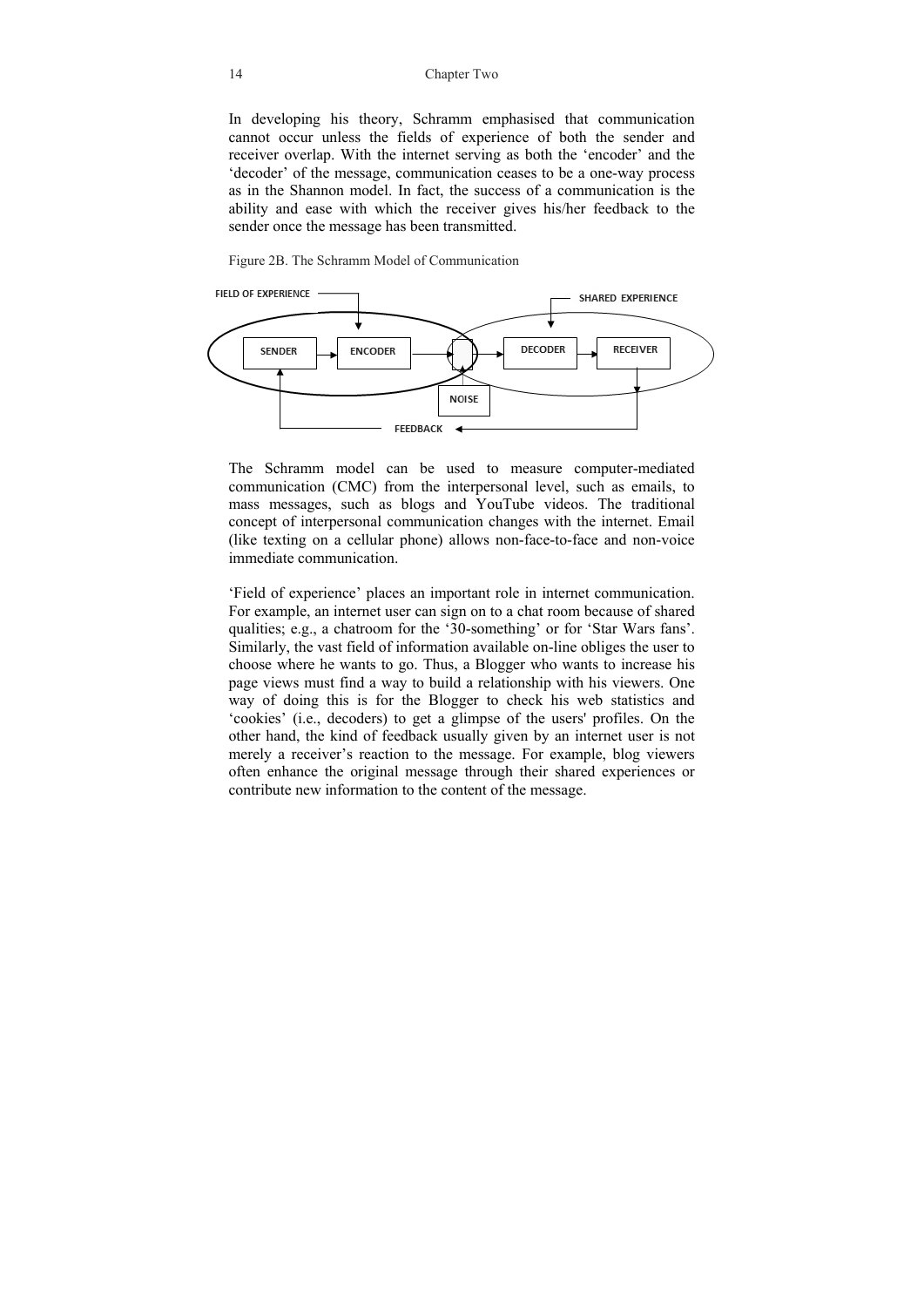### **Uses and Gratification Model**

With social media being relatively new in relation to traditional media (such as newspapers and television), one theory that has regained popularity is the Uses and Gratification (U&G) model. Unlike other media theories, U&G is more audience-centred. It examines what people do with media rather than what media does to people.

According to Blumler and Katz (1974), an individual's choice of media usually depends on his/her needs for information and stimulation. Thus, it is important to consider the psychological and socio-cultural needs that contribute to his/her media choice or, in this case, website choice (ibid.). Communication researchers using this model can also help better understand the effects of the internet on its users. For example, Wallace in her book, *The Psychology of the Internet*, claims that time spent on the internet results in a decline of interpersonal communication that eventually leads to feelings of isolation and depression (Wallace, 1999). In a similar manner, Paladin *et al*. (2015) used U&G as their foundational theory for exploring the usefulness of Twitter as a disaster communication tool during typhoons in the Philippines.

The Users and Gratification theory takes a more humanistic approach to media use. According to the theory, media users freely decide how they will use media and how it will affect them. Unlike other theories, U&G recognises the individual's capacity as well as responsibility in using and choosing media instead of treating him as a passive subject to media manipulation. This bodes well for a medium that thrives on interactivity.

Interactivity, which has been defined as 'the degree to which participants in the communication process have control over, and can exchange roles in, their mutual discourse' (Williams, Rice, and Rogers, 1988) significantly strengthens the core notion of U&G users as being pro-active in their choice of medium. This interactivity has five dimensions applicable to internet studies; i.e., playfulness, choice, connectedness, information collection, and reciprocal communication (Ha and James, 1998). It has also been suggested that for 'self-indulgers' and 'Web surfers', the playfulness and choice dimensions of interactivity fulfil selfcommunication and entertainment needs (Ha and James, 1998).

Elihu Blumler and Hadassah Haas (West and Turner, 2010) noted that the people's need for media can be divided into five basic categories. These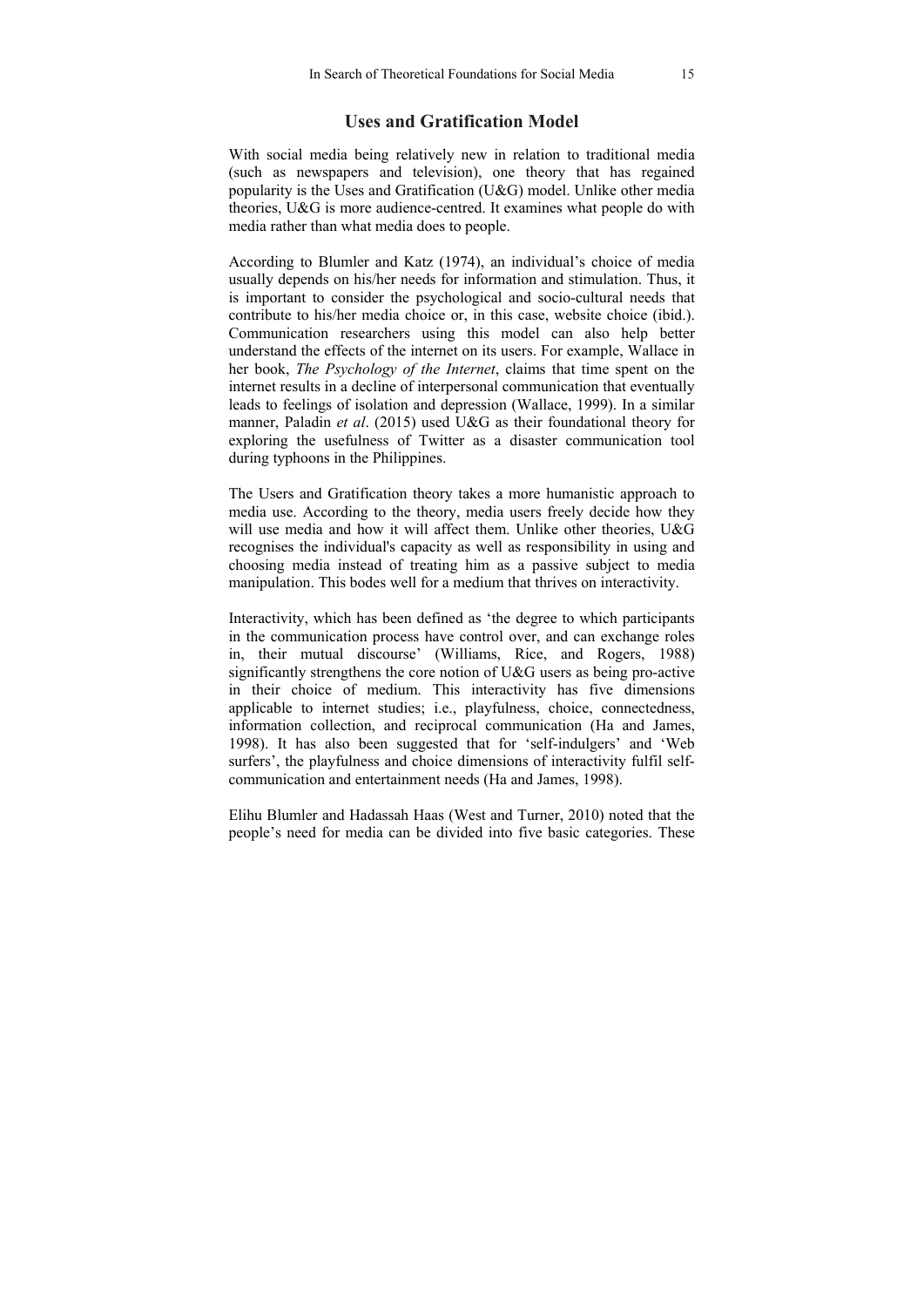were adopted by West and Turner (2010) for internet and social media research. The five 'need' categories are:

- *Cognitive need*: The use of social media for knowledge and information; e.g., a buyer looking for the latest computer models and their prices;
- *Affective need*: The use of social media to satisfy emotional needs; e.g. watching inspiring videos on YouTube;
- *Integrative need*: The need for self-esteem: i.e., when people use media to reassure their status, gain credibility and stabilise relationships, such as the need for others to 'like' their status on Facebook;
- *Social Integrative need*: This is the need to socialise with family, friends and acquaintances via social networking sites like Myspace, Facebook, Weibo, and so on; and,
- *Tension free need*: The use of media as a means of escapism and tension-relief.

The explanatory power of the theory emerges on the assumption that, given certain needs, only some media will be able to satisfy those needs. Gratification is predictable at some degree of certainty if the researcher is aware of the needs being served by a particular media. The connection between the characteristic of the medium and the satisfaction of a need is also directive and, to a certain extent, necessary (West and Turner, 2010).

However, Ruggiero (2000) noted that one potential problem of the U&G model for internet research is the 'practical impossibility of probability sampling on the internet'. Because of the almost unlimited number of internet users, studies may only be able to tentatively generalise very specific populations—for example, the youth sector in a specific country. At the same time, Web-administered surveys may pose problems with tracking precise and reliable response rates. Additionally, a current lack of standardisation among browsers, servers, and operating systems may create a serious challenge to methodically sound quantitative research (Ruggiero, 2000).

## **Medium as Message**

On the opposite spectrum of the UGM is Marshall McLuhan's concept of Technological Determinism, more popularly known as 'the medium is the message'. McLuhan contended that people organised their lives as a result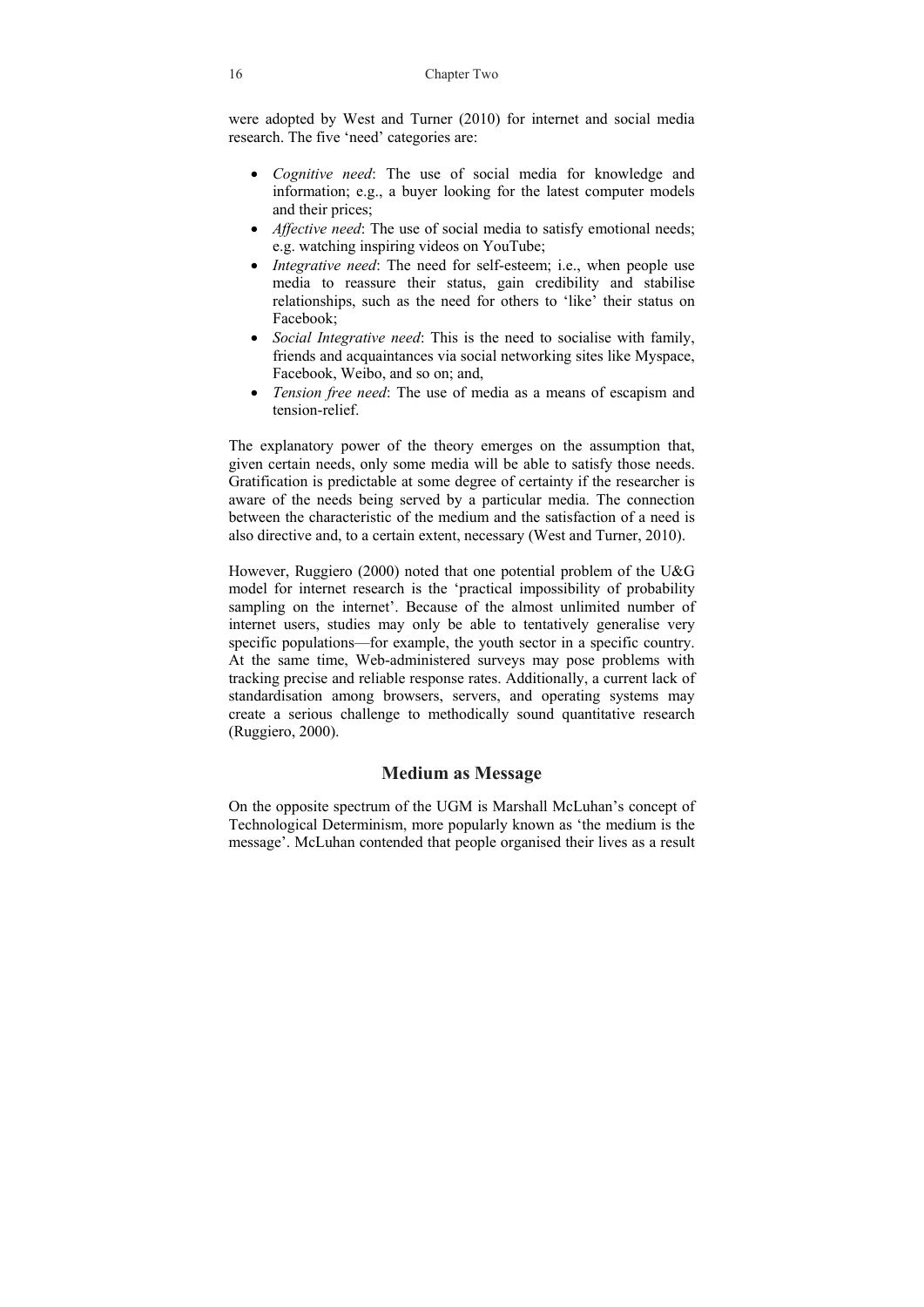of the way they communicated with others. For McLuhan, as elaborated by Fordham University professor Paul Levinson in his book *Digital McLuhan: A Guide to the Information Millennium* (1999), 'the mere use of a medium has a more profound impact upon society than what individuals may do specifically with the medium'.

Believing that media was anything that extended the sensory organs of man; i.e., the wheel as the extension of the foot and clothing as the extension of the skin, McLuhan was the first media theorist who dubbed the telephone and the computer as media, two decades before their potentials were unleashed. He considered them so because 'all media, from the phonetic alphabet to the computer, cause deep and lasting changes in [man] and transform his environment' (Norden, 1969).

McLuhan asserted that all of human history could be subdivided into four major periods, or epochs. Each epoch, he said, began with a technological development in communication. These periods did not gradually evolve into each other, he claims. Rather, the entry of a technology wrenched the world from one era into the next one.

McLuhan dubbed the first epoch as the Tribal Age and noted that the primary medium was oral communication. Without the benefit of technology to extend man's faculties, the primitive man depended on his auditory senses for receiving information. The ear was the key organ. Thus, during this period, primitive man's knowledge largely depended on his connection with the tribe. To move away from the tribe was to exclude oneself from the information chain. Because of the dependence on oral communication, one could assume that the information among individuals was more or less at the same level. But this, he noted also meant that there was little individualism and specialisation, the hallmarks of modern man (McLuhan, 1964).

McLuhan was emphatic in naming the invention of the phonetic alphabet as the turning point of the next epoch and he dubbed this as the Age of Literacy (2000/1500 BC). The 'phonetic alphabet fell like a bombshell, installing sight at the head of the hierarchy of senses', said McLuhan (as quoted in Norden, 1969). He argued that early forms of writing, such as the Egyptian hieroglyphics or ancient Chinese ideograms, did not remove primitive man's dependence on the tribe. These writing forms were pictorial expressions of reality, which needed the tribe's interpretations of the wide number of symbols that covered an equally wide range of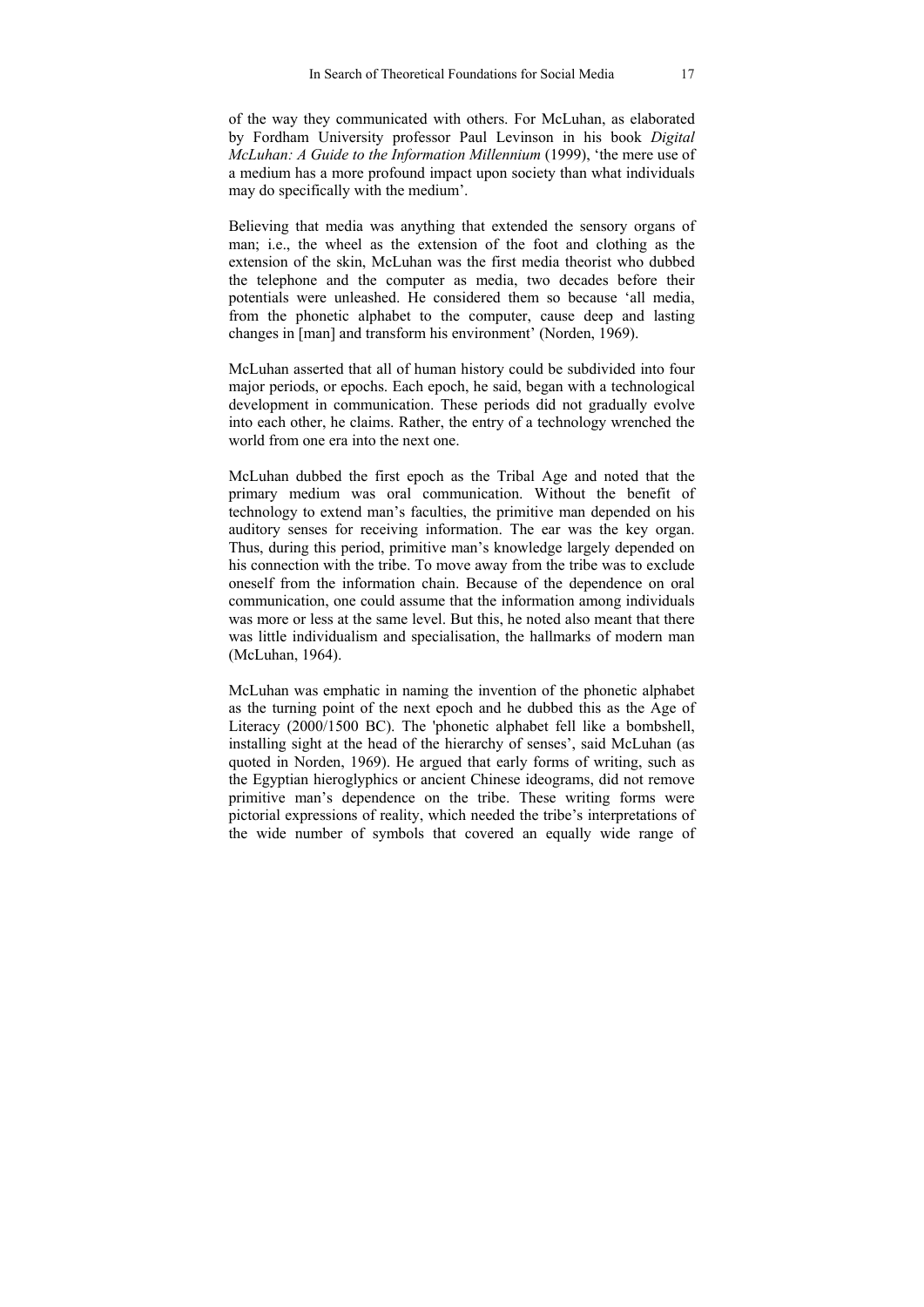information. On the other hand, the phonetic alphabet is made up of a few semantically meaningless letters, which by virtue of abstracted concepts could represent a wide range of information. The alphabet was a technological breakthrough, he said, because primitive man could now explore other lands without being cut off from the flow of information.

Gutenberg's invention of the printing press brought in the Print Age (AD 1450). For McLuhan, the printing press was the ultimate extension of phonetic literacy, maintaining the predominance of the sense of sight. It pushed out the mediaeval man and paved the way for the renaissance man, even as knowledge—through the written word—no longer remained in the hands of a few. As books became more available, more people naturally became literate. Independent thinkers could now spread their ideas more rapidly. Moreover, because books are portable, men could now live farther from the centre of society and still gain knowledge. He also went as far as to say that because the movable type made possible the mass production of written words, the Print Age was the precursor of the industrial revolution.

McLuhan said that the last historical epoch was ushered in by the invention of the telegraph in 1844. The Electronic Age and the Rise of the Global Village, he contended, made the printed word a thing of the past. For McLuhan, electric media—i.e., the telegraph, radio, films, telephone, television, and the computer—have greater influence on man because they do not serve as an extension of only one sense organ as in the case of print, but use all the senses. Of these, he believed the television the most influential because it enhanced and externalised our entire central nervous system. The Electronic Age which relies on visual and aural senses, claimed McLuhan, has re-shifted man's thinking process back to the nonlinear mode and acoustic of tribal man.

In the Print Age, the literate man was aloof and could disassociate himself from the world even as he gained knowledge. During this period, rationality was superior to emotionality. But radio and television reversed this and re-tribalised man because they returned us to the pre-alphabetic oral tradition. That is, we don't need to be literate to gain information since we again depend on the other senses.

However, McLuhan did not mean that we all went back to our local tribes. Rather, because of the farther reach of television, we became one tribe: a global village. Through cable television images and live website feeds we witnessed the nuclear plant disaster in Fukushima, Japan, in 2011 and the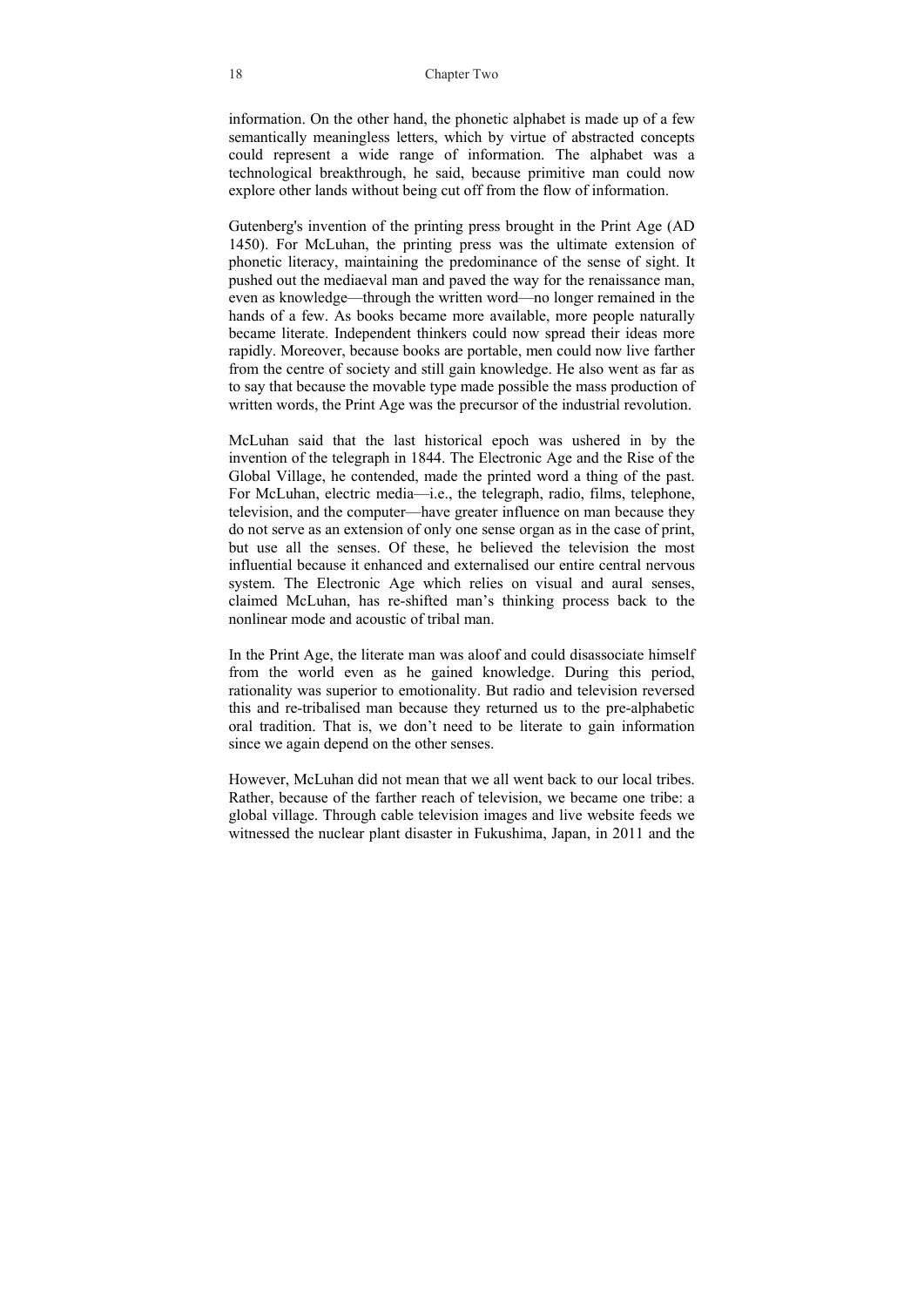devastation of southern Philippine provinces during the Haiyan super typhoon in 2013. People felt compassion for the families of the victims and were in shock at the destruction caused. The electronic media have kept us informed about events across the globe without us having to leave the comfort of our own homes. Through social media, people the world over can also actively participate in world events. During Typhoon Haiyan in the Philippines, Twitter feeds were used to track the devastated provinces and locate people who needed rescue. Facebook was used by private organisations and individuals to raise funds for the victims and rescue missions.

Levinson (1999) argues that the internet is a continuum of the fourth epoch. Cyberspace, said Levinson, is acoustic space. He argues that the printed word in cyberspace cannot be compared with the printed word in a book or magazine. He notes that the internet has brought us back to the tribal acoustic way of thinking where emotionality is superior to rationality, where what we feel is more important than what we think.

### **Cultural Determinism**

Opposing McLuhan is the theory of Cultural Determinism. Leading the group is Brian Winston, who asserted that technology should be placed within its cultural context. He argued that the cultural context is the key to the development of both media technology and content. Contrary to McLuhan, technology is seen as human-made, carrying the imprint of the social and historical circumstances that formed it.

McLuhan believed that new technology wrenched the world from one epoch to another without the benefit of a gradual shift. But Winston contends that the development of technology comes in the wake of societies' perceived needs and its influence in the realm of pure science.

In his book *Misunderstanding Media*, Winston (1986) held that supervening social necessities accelerate the development of media and other technologies and not vice-versa. For example, the development of the television was hindered and suppressed at the height of World War II so that all U.S. economic resources could be directed to the war effort.

For cultural determinists, the circumstances into which a technology is introduced and diffused through society, as well as the circumstances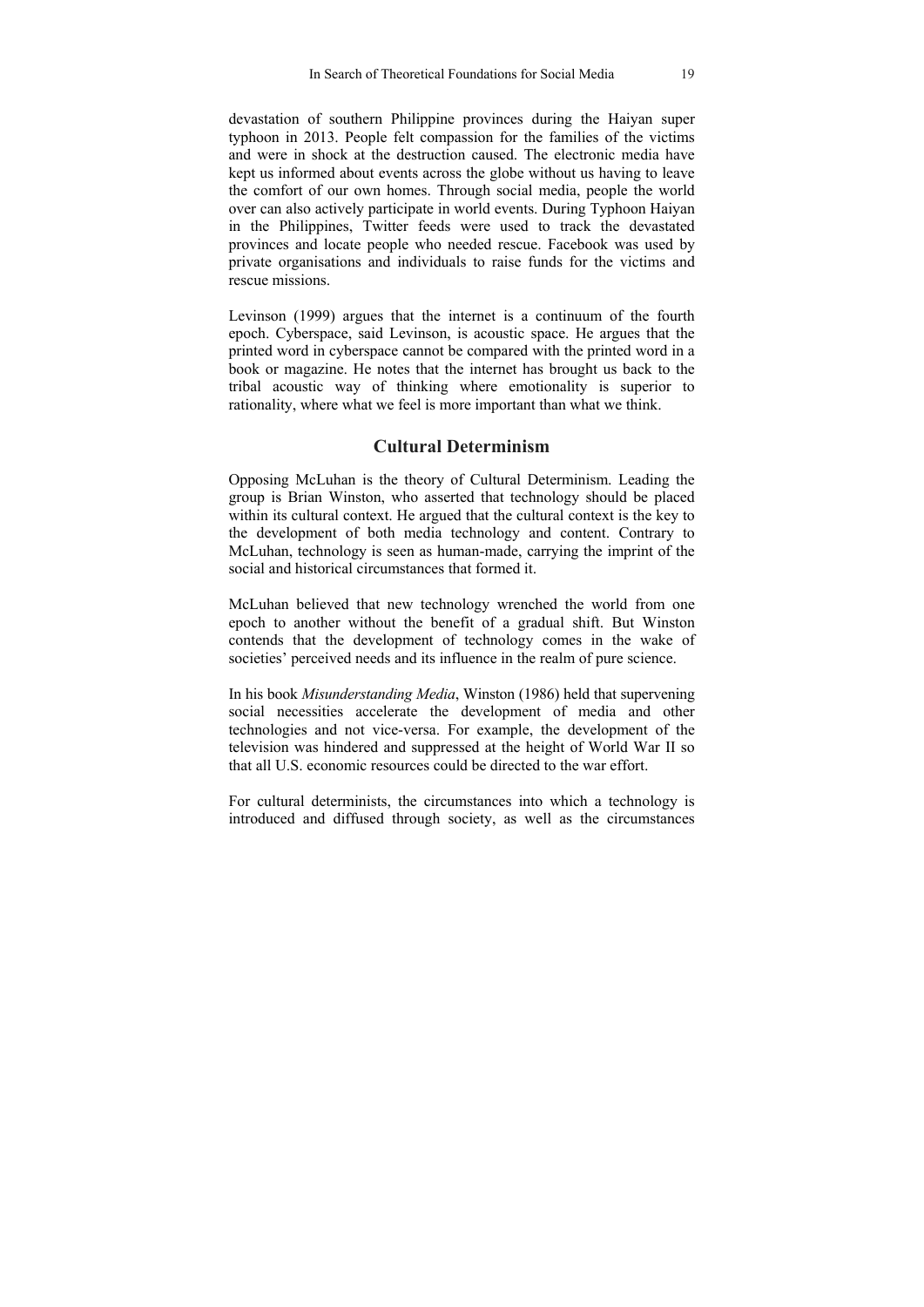preceding its introduction, are what are deemed as significant to social change. Four factors (Winston, 1986) are of primary significance:

- Human engineers take into consideration the constraints of culture and the limits imposed by socio-economic forces. These affect their choices in terms of materials, design, purpose etc.;
- Market forces, such as the availability of investors, play a major role in the development of a media product, e.g. in the late nineties Wall Street was bullish over internet stocks, a corresponding boom in internet start-up companies followed;
- Consumer needs and demands, which are shaped by culture and the prevalent public opinion, influence the market for new products; also, advertising can influence us in telling us what we need; finally,
- Interaction of all individuals and groups who are also social products.

Technological determinists, on the other hand, focus on the so-called 'invention', referring to the new communication tool that changes society. But, cultural determinists believe that that word is inaccurate since the 'invention' of a new medium does not come as a result of one person's effort alone in an instantaneous moment in time. Rather, it is the fruit of a 'development' of several persons and various prototypes before it is accepted by society.

Moreover, Winston argued, if technological determinism is correct, then 'why are some prototypes abandoned while others are not? Why are some devices deemed 'inventions' and others not?' Sometimes, market forces come into play, such as what happened to Sony's 'Betamax', the first VCR to hit the market. After it was introduced in 1976, Universal Pictures and Disney filed a suit against Sony for copyright infringement. The film companies wanted the court to ban VCRs because of the threat they allegedly represented to their legitimate business interests. The suit dragged on for eight years and went all the way to the U.S. Supreme Court. While the court battle was raging, the head of the Motion Picture Association of America tried to persuade Congress to impose royalties on the sale of videotapes and VCRs. Meanwhile, American technological firms developed their own VCR, called the 'VHS', and tied-up with these big Hollywood firms. This led to the demise of the 'Betamax', although Sony eventually won the case in the Supreme Court in 1984.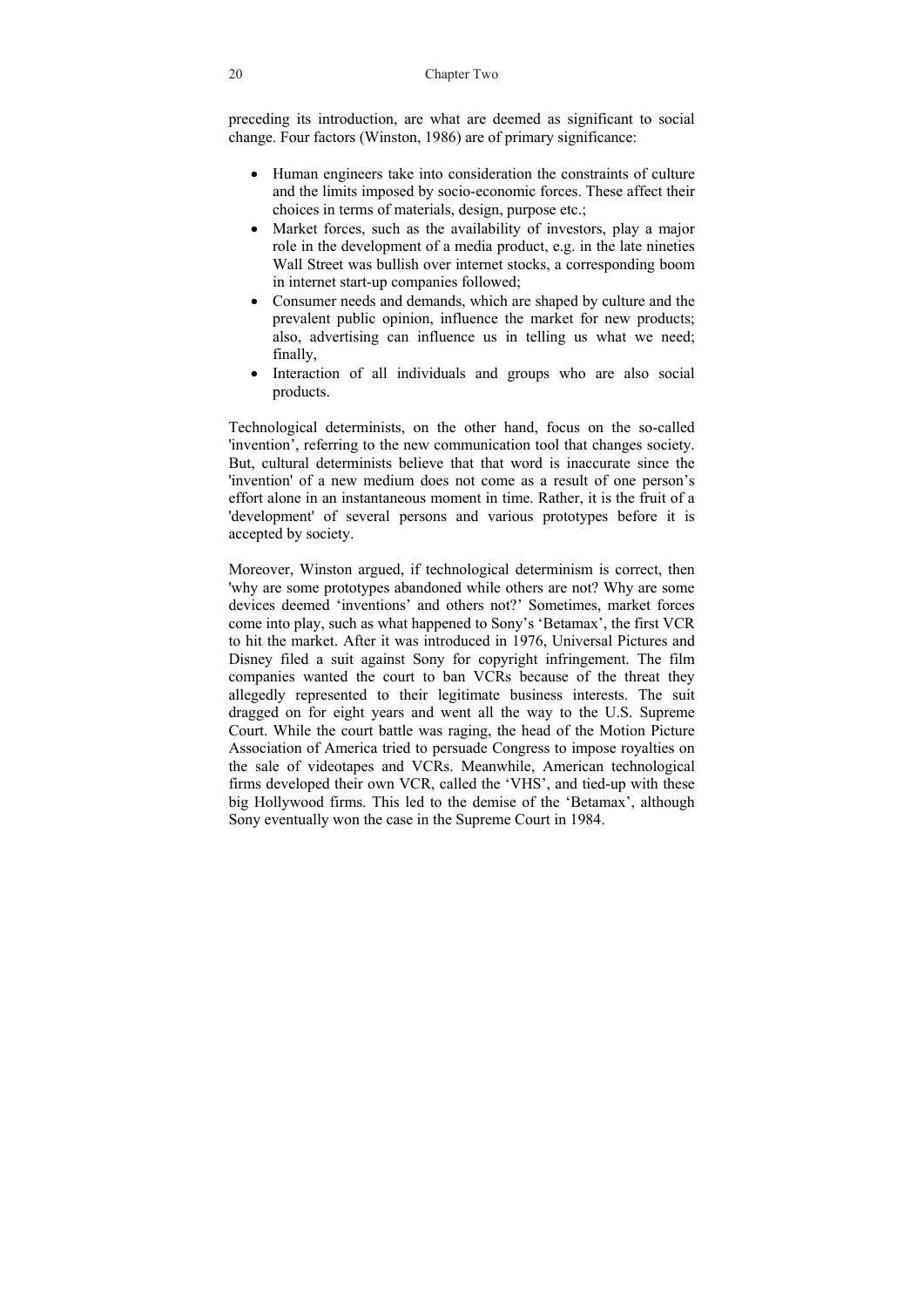For cultural determinists, the medium is NOT the message; rather, the market players such as Universal and Disney, as well as the users of media, have the last say on how we want to use a certain technology. As Paul Saffo, Director of the Silicon Valley-based Institute for the Future, said, 'Technology does not drive change at all. Technology merely enables change. It's our collective cultural response to the options and opportunities presented by technology that drives change' (as quoted in Fidler, 1997). Or, to put it succinctly, technology is in the eye of the beholder.

### **Media Metamorphosis**

Roger Fidler, Head of the Institute of Cyberjournalism at Kent State University, believes that technological evolution is somewhat a marriage of both technological and cultural determinism theories. In his book entitled *Mediamorphosis: Understanding New Media* (1997), Fidler described 'mediamorphosis'—a term he coined in 1990—as the transformation of communication media, brought about by the complex interplay of perceived needs, competitive and political pressures, and social and technological innovations (Fidler, 1997).

The evolution of new media technologies, he noted, does not happen in a vacuum. Rather, when one medium changes, it affects the others, and viceversa. 'By studying the communication system as a whole, we will see that new media do not arise spontaneously and independently—they emerge gradually from the metamorphosis of old media. And that when newer forms of communications media emerge, the older forms usually do not die—they continue to evolve and adapt', he said.

Borrowing a page of McLuhan's theory, Fidler claims that there are three great mediamorphoses in human communication: spoken language, written language, and the digital language. He further maintains that spoken language led to the formation of social groups, complex problem solving skills, and the development of 'broadcast' forms like storytelling and ritual performance. This in turn, he said, divided society into performers, gatekeepers, and audiences.

Written language, he asserted, ushered in the development of portable documents (such as books), mechanical printing, and mass media (specifically newspapers and magazines). Unlike spoken and written, however, digital language enables communication between machines, and mediated communication between humans. He quoted MIT's Nicholas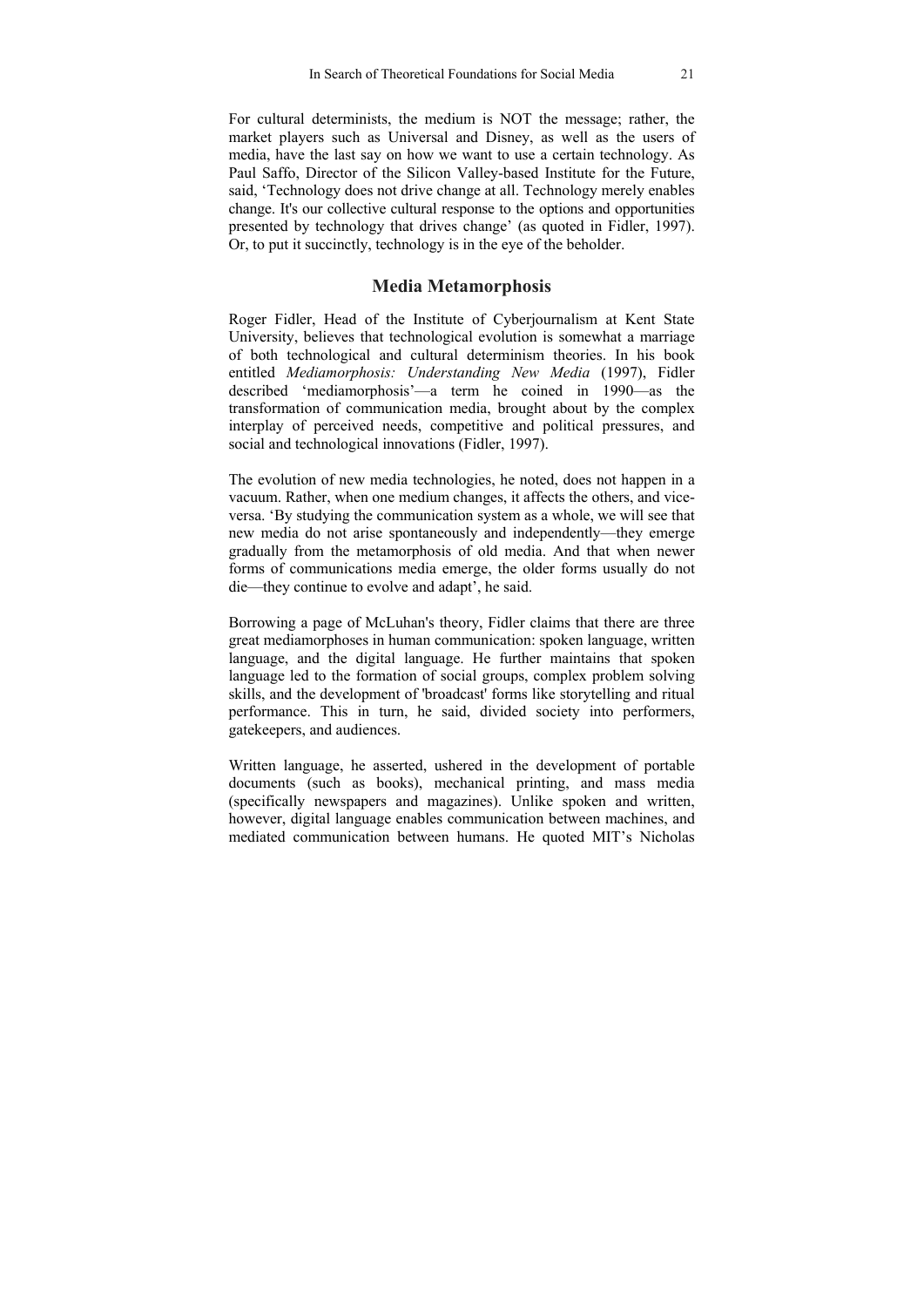22 Chapter Two

Negroponte, author of 'Being Digital', in asserting that human distinctions between text, images, and sounds are irrelevant; they are all represented as 'bits'. He noted that this last stage extended the power of the spoken and written language even as computer networks 'greatly extend human interactions throughout the world'.

Fidler further claims that the evolution of communications media can be depicted in six principles (1997):

- *Coevolution and coexistence*: The introduction of a new medium does not make the old media obsolete. Rather, they become coexistent. Moreover, as each new form emerges and develops, it influences, over time and to varying degrees, the development of every other existing form;
- *Metamorphosis*: New media do not arise spontaneously and independently. They emerge gradually from the metamorphosis of older media. When newer forms emerge, the older forms tend to adapt and continue to evolve rather than die;
- *Propagation*: Emerging forms of communication media propagate dominant traits from earlier forms, e.g., on-line news sites tend to be designed using the newspaper as model;
- *Survival*: All forms of communication media, as well as media enterprises, are compelled to adapt and evolve for survival in a changing environment. Their only other option is to die, e.g. with the advent of TV News, newspapers adopted a longer form of reportage, such as the so-called investigative reports;
- *Opportunity and Need*: New media are not widely adopted on the merits of technology alone. There must always be an opportunity, as well as a motivating social, political, and/or economic reason for a new media technology to be developed; and,
- *Delayed Adoption*: New media technologies always take longer than expected to become commercial successes. They tend to require at least one human generation (20-30 years) to progress from proof of concept to widespread adoption.

Essentially, the theory of Mediamorphosis argues that media, technology, and communication are all interconnected. Fidler claims that as a rule of thumb, 30 years is the amount of time it takes for a new technology to seep into a culture. He also said that new media do not develop overnight but instead morph into new usages as technology develops.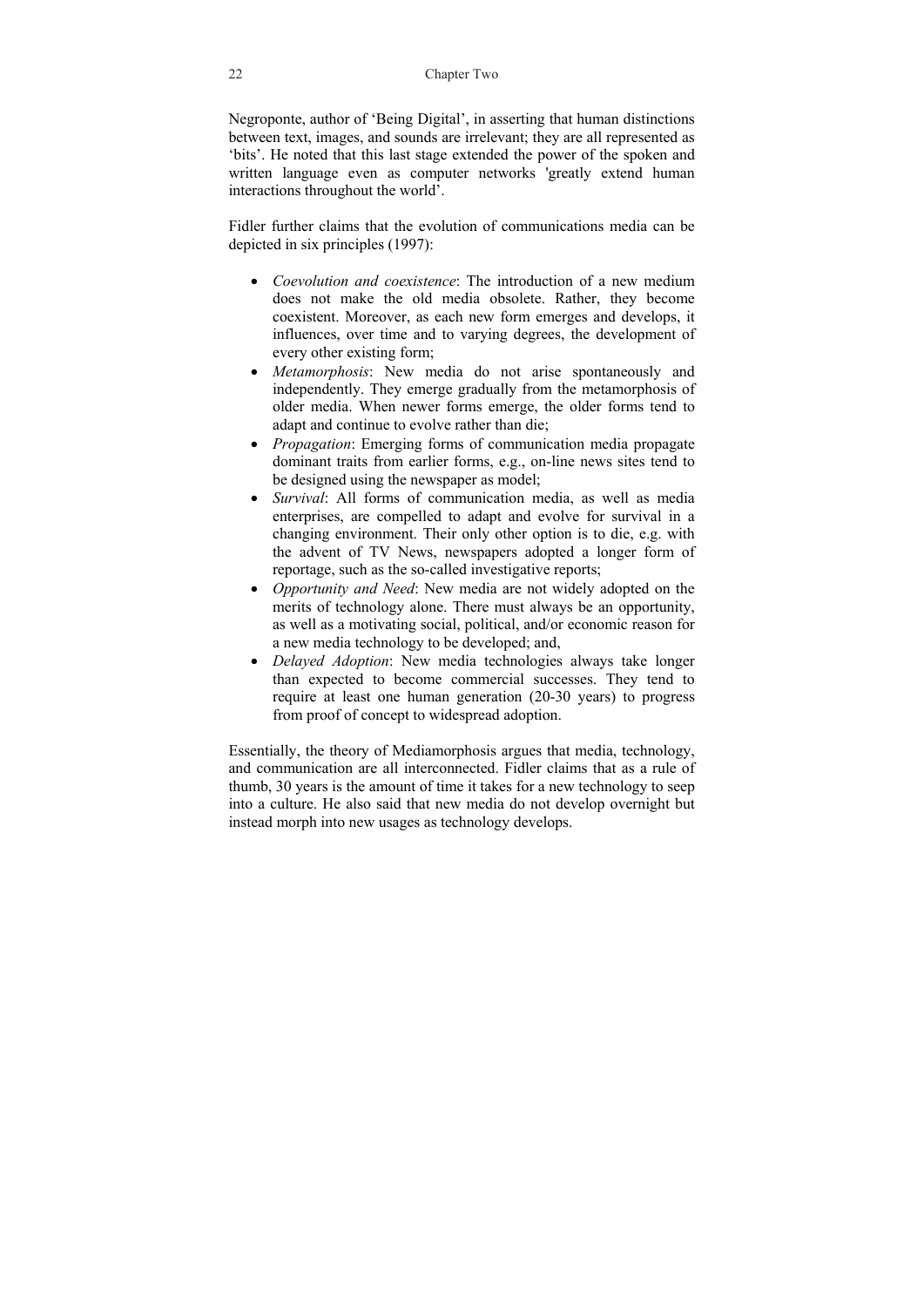### **References**

- Blumler, J. and E. Katz (1974), *The Uses of Mass Communication*. Beverly Hills: SAGE Publications, Beverly Hills, CA.
- Chandler, Daniel (1996). Shaping and Being Shaped, *CMC Magazine*, downloaded from <http://www.december.com/cmc/mag>.
- Everett, M. G., & Borgatti, S. P. 1999. The centrality of groups and classes. *Journal of Mathematical Sociology.* 23(3): 181-201.
- Fidler, Roger.*Mediamorphosis: Understanding New Media*. California: Pine Forge Press (1997).
- Ha, L., & James, E. L. (1998). Interactivity reexamined: A baseline analysis of early business Web sites. *Journal of Broadcasting & Electronic Media*, 42, 457–474.
- Kietzmann, J. H., Hermkens, K., McCarthy, I. P., & Silvestre, B. S. (2011). Social media? Get serious! Understanding the functional building blocks of social media. *Business Horizons*, *54*(3), 241-251.
- Levinson, Paul (1999). *Digital McLuhan: a guide to the information millennium*. London: Routledge.
- McLuhan, Marshall (1964). *Understanding Media: The Extension of Man*. Toronto: McGraw Hill.
- Milgram, Stanley (1967). The Small World Problem, *Psychology Today*, 1967, Vol. 2, 60–67 New York: Sussex.
- Hanneman, Robert A. and Mark Riddle 2005. *Introduction to social network methods*. Riverside, CA: University of California, Riverside (downloaded from http://faculty.ucr.edu/~hanneman/ )
- Heinich, R. et al. (1996), *Instructional Media and Technologies for Learning*. Columbus, Ohio: Prentice Hall
- Norden, Eric (1969). The Playboy Interview: Marshall McLuhan, *Playboy Magazine*, March 1969.
- Paladin, Kristelle, Kris Anne Ramos and Rowena Capulong-Reyes (2015). Meron o Wala: A Study on the Usefulness of Twitter during Typhoon as Perceived by the Students of the Selected Intramuros-Based Schools. *International Journal of Social Science and Humanity*, Vol. 5, No. 1, January 2015. Downloaded from <http://www.ijssh.org/>
- Ruggiero, T. (2000). Uses and gratification theory in the 21st century. *Mass Communication &Society, 3*(1), 3-37. London: Routledge Publishing, Inc.
- Scott, J. (2000). *Social Network Analysis: A handbook*. Second edition. London: Sage.